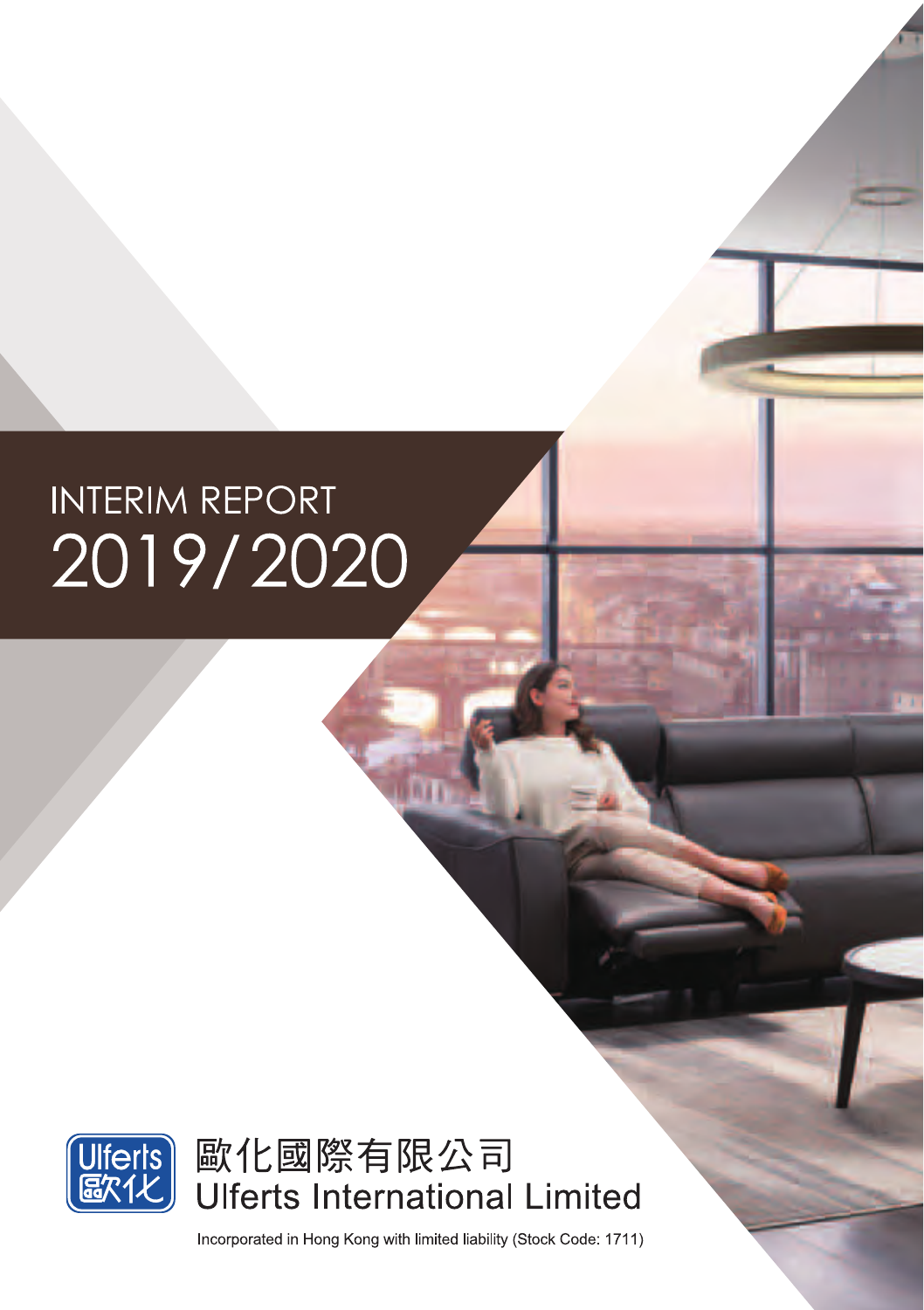## **CONTENTS**

| <b>Financial Summary</b>                                                             | $\overline{2}$ |
|--------------------------------------------------------------------------------------|----------------|
| Management Discussion and Analysis                                                   | 3              |
| Condensed Consolidated Statement of<br>Profit or Loss and Other Comprehensive Income | 10             |
| Condensed Consolidated Statement of<br><b>Financial Position</b>                     | 11             |
| <b>Condensed Consolidated Statement</b><br>of Changes in Equity                      | 13             |
| <b>Condensed Consolidated Statement</b><br>of Cash Flows                             | 14             |
| Notes to the Condensed Consolidated<br><b>Financial Statements</b>                   | 15             |
| Directors' and Chief Executives' Interests<br>and Short Positions in Securities      | 29             |
| Other Persons' Interests and Short Positions<br>in Securities                        | 30             |
| Corporate Governance and Other Information                                           | 31             |
|                                                                                      |                |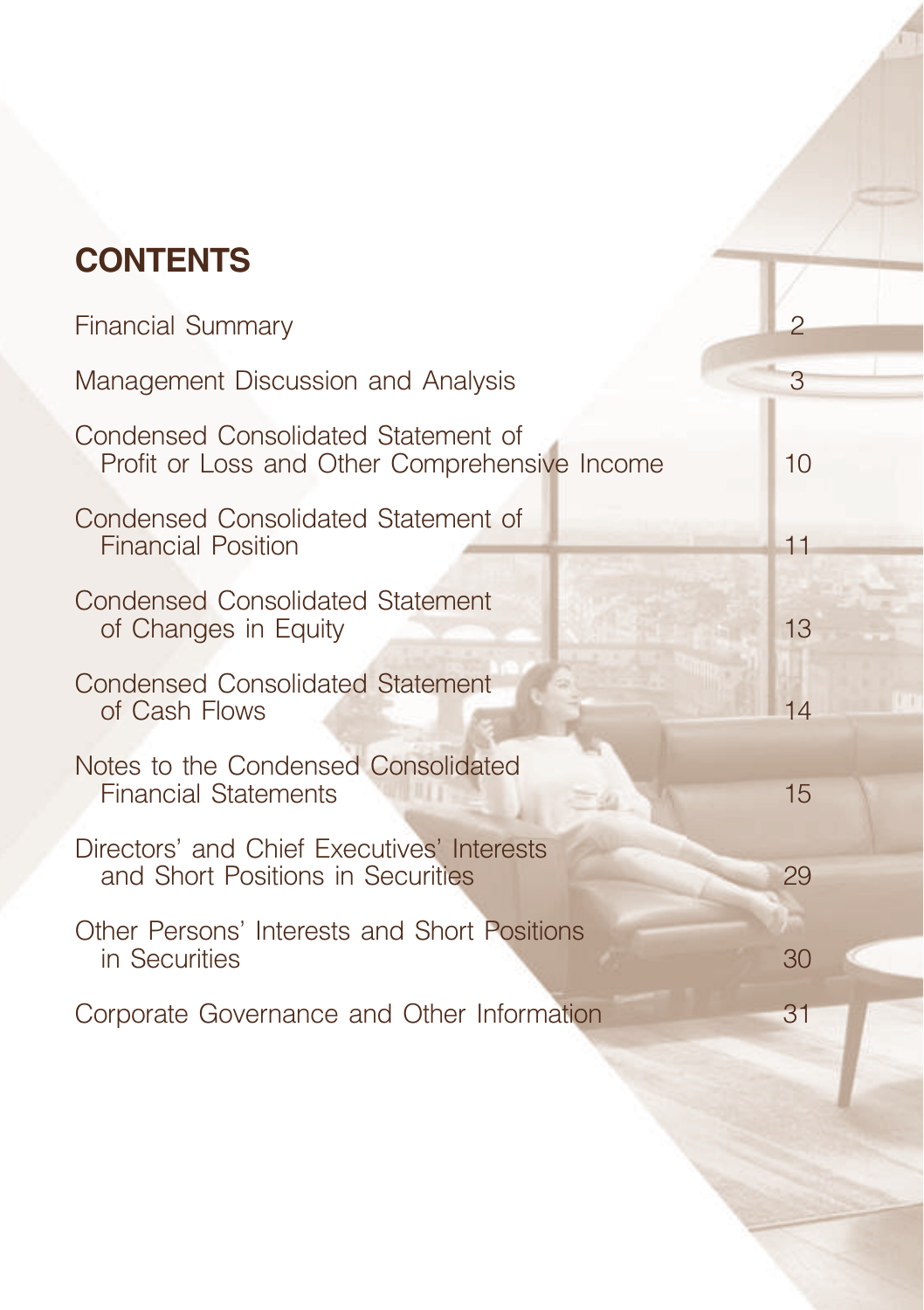## **FINANCIAL SUMMARY**

|                              | For the six months ended<br>30 September<br>2019<br>2018<br>(unaudited)<br>(unaudited)<br>HK\$'000<br>HK\$'000 |          |
|------------------------------|----------------------------------------------------------------------------------------------------------------|----------|
| Revenue                      | 113,796                                                                                                        | 107,995  |
| Retail                       | 105,247                                                                                                        | 101.116  |
| Wholesale & Special Projects | 8,549                                                                                                          | 6,879    |
| Gross profit                 | 69,344                                                                                                         | 68,276   |
| Net (loss)                   | (10, 324)                                                                                                      | (7, 215) |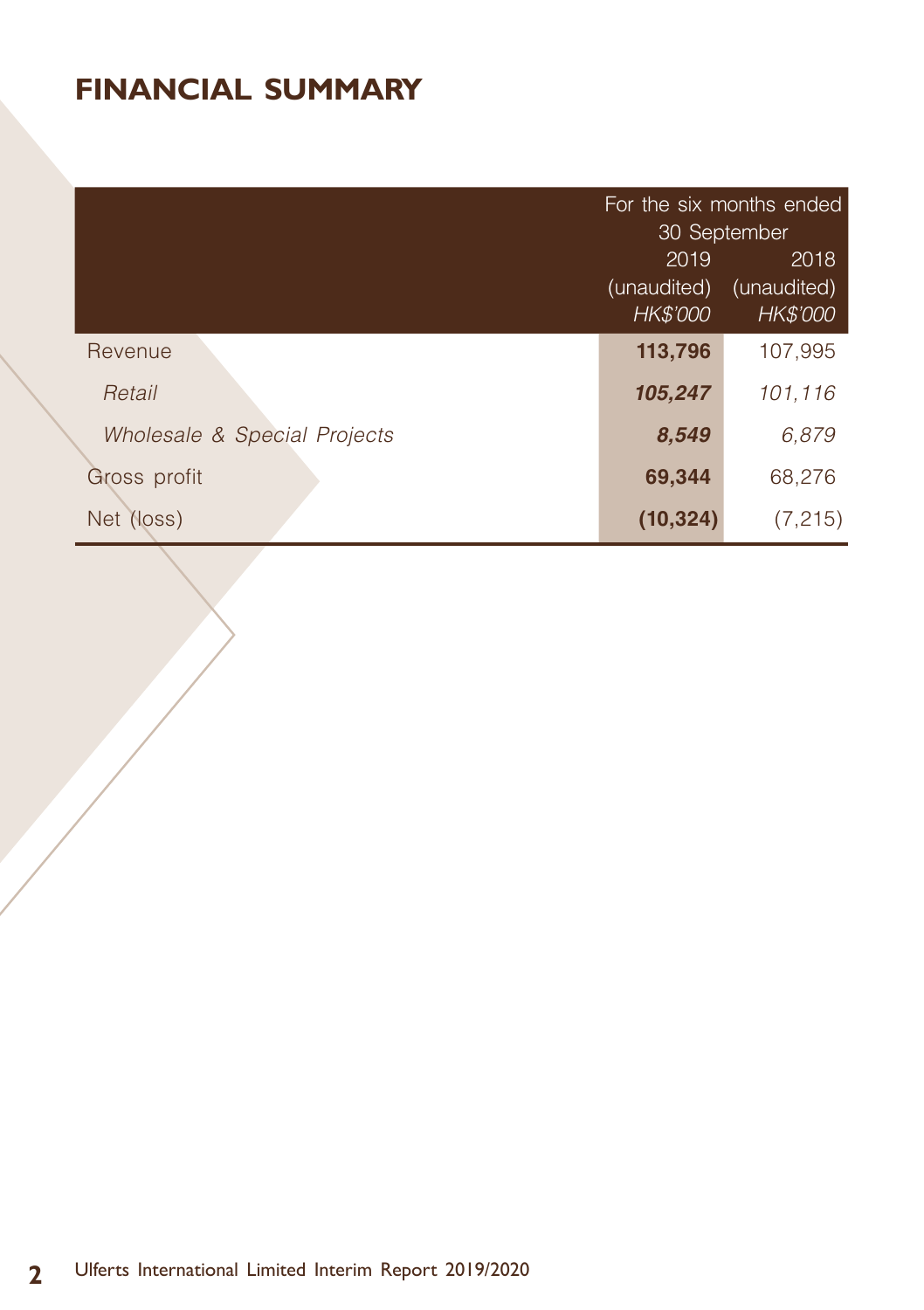Ulferts International Limited (the "Company") together with its subsidiaries (collectively referred to as the "Group") is a leading retailer of high quality home furniture mainly imported from Europe. The Company's shares have been first listed (the "IPO") on the Main Board of The Stock Exchange of Hong Kong Limited since January 2018.

The Group has been established for over 40 years, and takes pride in providing superior quality stylish furniture in Hong Kong. As at 30 September 2019, the Group operated 20 points-of-sale ("POS") in Hong Kong, including 18 stores under several retail lines – "**Ulferts Signature**", "**Ulferts**", "**at • home**" and "**Dormire**", and 2 department store counters. "**Ulferts**" is dedicated to transforming living spaces into ideal homes, and offers a wide variety of contemporary style furniture products targeting middle to high income groups. "**at • home**" offers quality compact furniture to suit small living spaces for modern families. "**Dormire**", on the other hand, offers mattresses, pillows, beds, sofabeds, sofas and other ancillary items under the Group's self-owned brand "**Ulfenbo**", targeting the mass market. "**Ulfenbo**" products are also distributed through other retail networks such as roadshows, and wholesaling to over 200 dealers. Additionally, there are several online shopping platforms which maximise market coverage.

#### **FINANCIAL REVIEW**

#### Overall Review

Due to the unresolved US-China trade war and ongoing social unrest, which led to weak market consumption sentiment, the Group's overall sales performance deteriorated during the Period. Despite the increase in the number of stores, both the Group's total revenue and gross profit remained at similar levels as same period last year, and were HK\$113.8 million (2018: HK\$108.0 million) and HK\$69.3 million (2018: HK\$68.3 million) respectively.

Revenue of the retail segment amounted to HK\$105.2 million (2018: HK\$101.1 million), accounting for 92.5% (2018: 93.6%) of the Group's revenue. Among the retail revenue, aggregate sales of "**Ulferts**" and "**Ulferts Signature**" amounted to HK\$82.9 million (2018: HK\$82.9 million), and remained the key revenue contributor, accounting for 78.7% (2018: 82.0%) of total retail revenue.

The net loss for the Period was HK\$10.3 million (2018: HK\$7.2 million). This net loss was primarily due to the under-performance of the overall sales, as well as an increase in rental costs and operating expenses.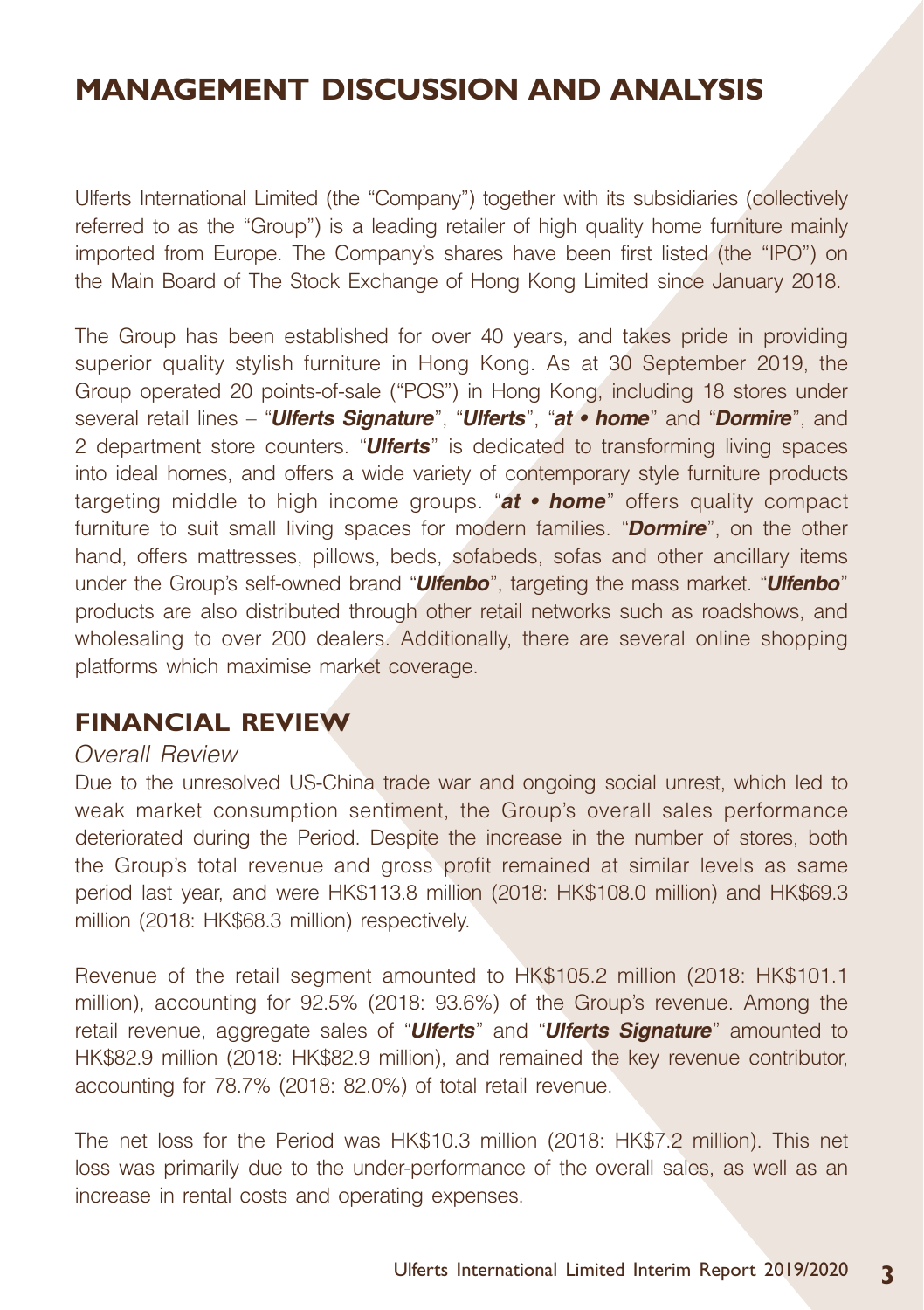#### Capital Structure, Liquidity and Financial Resources

There was no change in the capital structure during the Period. Cash and cash equivalents of the Group as at 30 September 2019 amounted to HK\$55.4 million (31 March 2019: HK\$59.5 million), which were mainly denominated in Hong Kong dollar. As at 30 September 2019, bank borrowings of the Group increased to HK\$5.9 million (31 March 2019: HK\$4.0 million), and hence its gearing ratio (calculated on the basis of total borrowings over total equity) increased to 5.9% (31 March 2019: 3.6%). The Group has available un-utilised banking facilities of approximately HK\$85.3 million. The strong liquidity position and considerable unutilised banking facilities enable the Group to retain high flexibility for future development and market uncertainty.

As at 30 September 2019, the Group's current assets and current liabilities were approximately HK\$114.4 million (31 March 2019: HK\$126.2 million) and HK\$80.2 million (31 March 2019: HK\$56.0 million), respectively. Current ratio and quick ratio of the Group were 1.4 (31 March 2019: 2.3) and 0.8 (31 March 2019: 1.4), respectively.

In view of the Group's financial position as at 30 September 2019, the board of directors (the "Board" or "Directors") of the Company considered that the Group has sufficient working capital for its operations and future development plans.

#### Use of Proceeds

During the IPO in January 2018, the net proceeds from the listing were approximately HK\$92.6 million. An analysis of the utilisation of the net proceeds up to 30 September 2019 is set out below: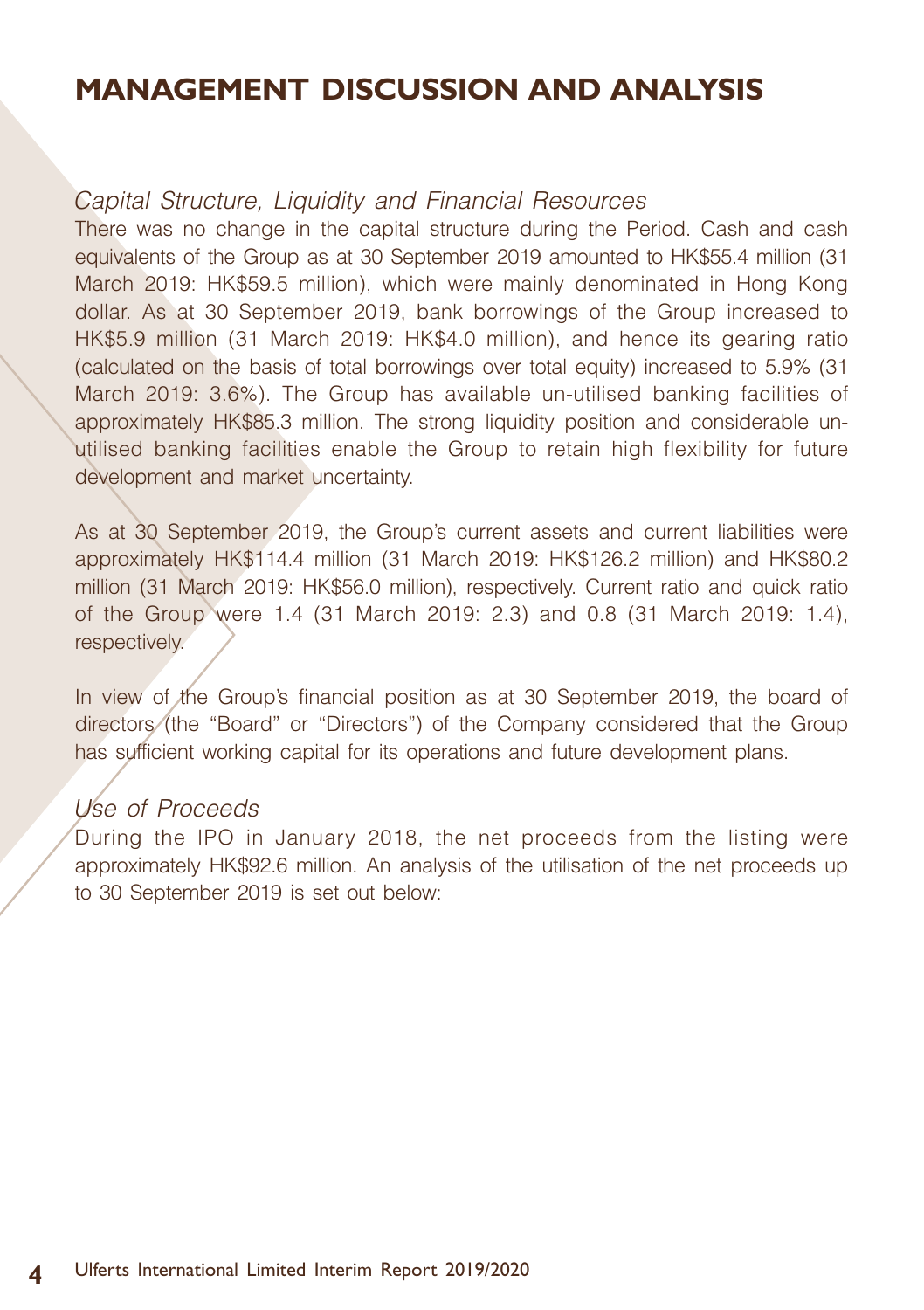|                                                                                           | <b>Allocation of</b><br>proceeds<br>(HK\$ million) | <b>Actual</b><br>use of net<br>proceeds<br>up to<br>use of net 30 September<br>2019<br>(HK\$ million) |
|-------------------------------------------------------------------------------------------|----------------------------------------------------|-------------------------------------------------------------------------------------------------------|
| Capital expenditure, rental deposits and overhead expenses for                            |                                                    |                                                                                                       |
| opening of "at • home" retail stores                                                      | 34.2                                               | 31.0                                                                                                  |
| Strengthening the Group's product portfolio                                               | 24.2                                               | 24.2                                                                                                  |
| Enhancing " <b>Ulfenbo</b> " sales channels and brand awareness                           | 10.3                                               | 10.1                                                                                                  |
| Capital expenditure and rental deposits for opening of " <b>Ulferts</b> "<br>retail store | 9.1                                                | 8.5                                                                                                   |
| Upgrading information technology                                                          | 5.7                                                |                                                                                                       |
| General working capital                                                                   | 9.1                                                | 9.1                                                                                                   |
| Total                                                                                     | 92.6                                               | 82.9                                                                                                  |

#### **BUSINESS REVIEW**

#### Retail Business

#### **• Effective Market Segmentation**

With a clear understanding of market segmentation, the Group defines and identifies target consumer profiles in order to develop product and marketing strategies to reach out to their specific preferences.

"**Ulferts**", the Group's core retail label, is dedicated to providing high quality, stylish and luxury furniture, enabling its customers to create their ideal homes. To offer a wide variety of contemporary style furniture products targeting middle to high income groups, the Group operates "**Ulferts**" showrooms across Hong Kong. "**Ulferts Signature**" offers high-end branded furniture products and luxury European tailor-made furniture. It targets upmarket customers seeking a superior lifestyle.

 Another retail line, "**at • home**", offers quality, stylish and compact furniture. It targets the mid-range segment and is geared towards the needs of young couples and local small families.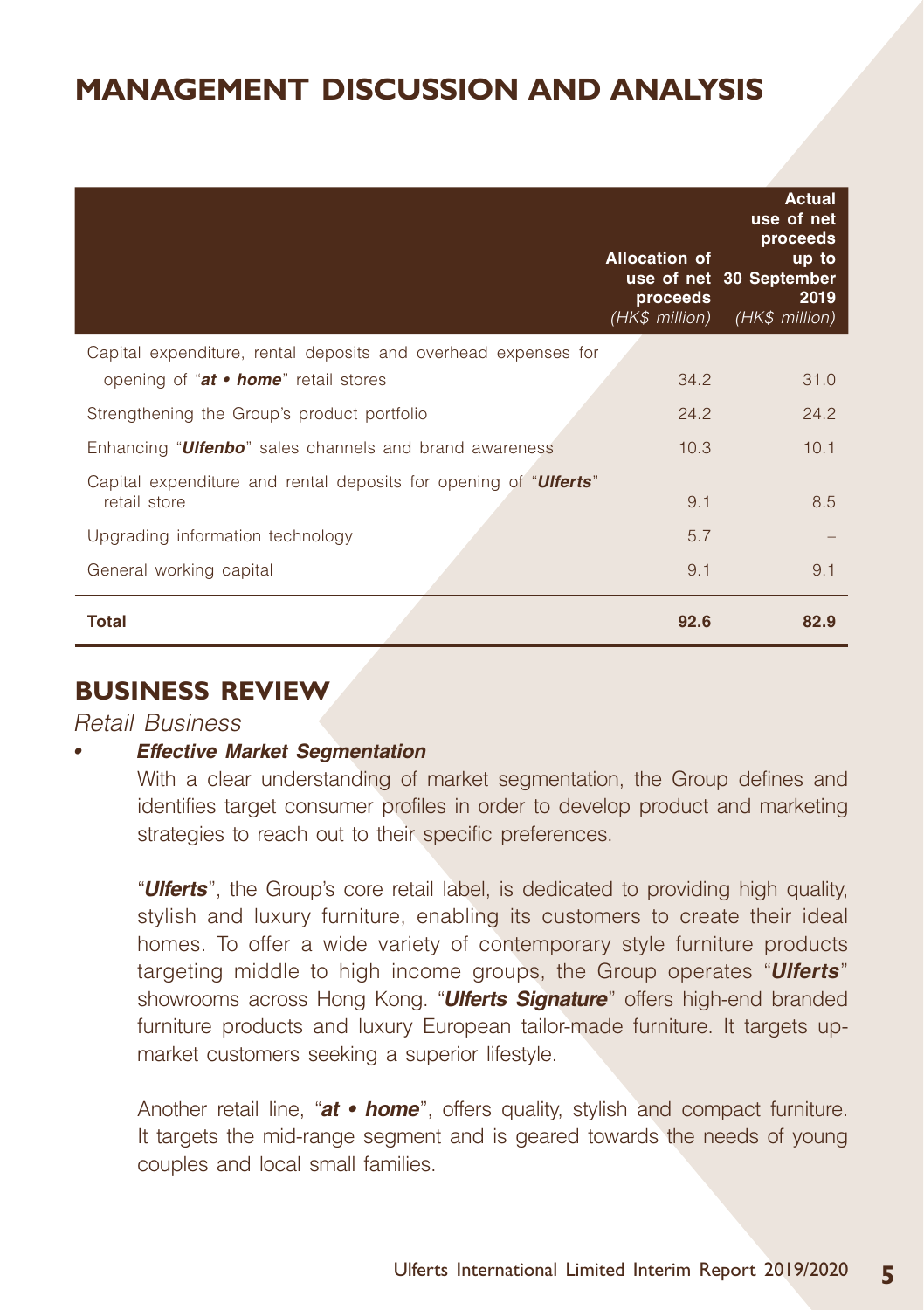"**Ulfenbo**" products focus on mass market consumers who demand quality and affordable mattresses, pillows and other ancillary items to enhance their sleep experience. To facilitate the retailing of "**Ulfenbo**" products, the Group operates "**Dormire**" specialty stores which are typically small-scale, and are designed with a casual and relaxing environment, to highlight smart living style.

#### **• Diverse Product Portfolio**

 The Group offers a wide variety of furniture products – ranging from leather sofas, cabinets, dining tables and chairs, through wardrobes, coffee tables and sideboards, to beds, which are imported from European and Asian countries. The Group currently carries more than 50 furniture brands in "**Ulferts Signature**" and "**Ulferts**" showrooms, as well as "**at • home**" stores, including international brands such as Himolla, Malerba, Gamma, Cornelio Cappellini, Kristalia and Tonelli, with which the Group has built long-standing relationship. "**at • home**" particularly offers various compact furniture products with special features and functions to suit the local small living spaces, as well as chic Danish home accessories.

 The Group also offers mattresses, pillows, sofas, sofabeds, beds, as well as other ancillary items such as mattress protectors and mattress toppers under its self-owned label "**Ulfenbo**". The Group provides different models of mattresses, in various sizes with varying supports, to meet diverse customer needs.

#### **• Comprehensive Retail Sales Channel**

 As at 30 September 2019, the Group had 20 POS (31 March 2019: 20) in Hong Kong. The number of outlets in each retail line is as follows:

| <b>Retail Line</b>                               | Number of POS |
|--------------------------------------------------|---------------|
| "Ulferts Signature"                              |               |
| "Ulferts"                                        | 6             |
| "at $\cdot$ home"                                | 3             |
| " <b>Dormire</b> " and department store counters | 10            |
| <b>Total</b>                                     | 20            |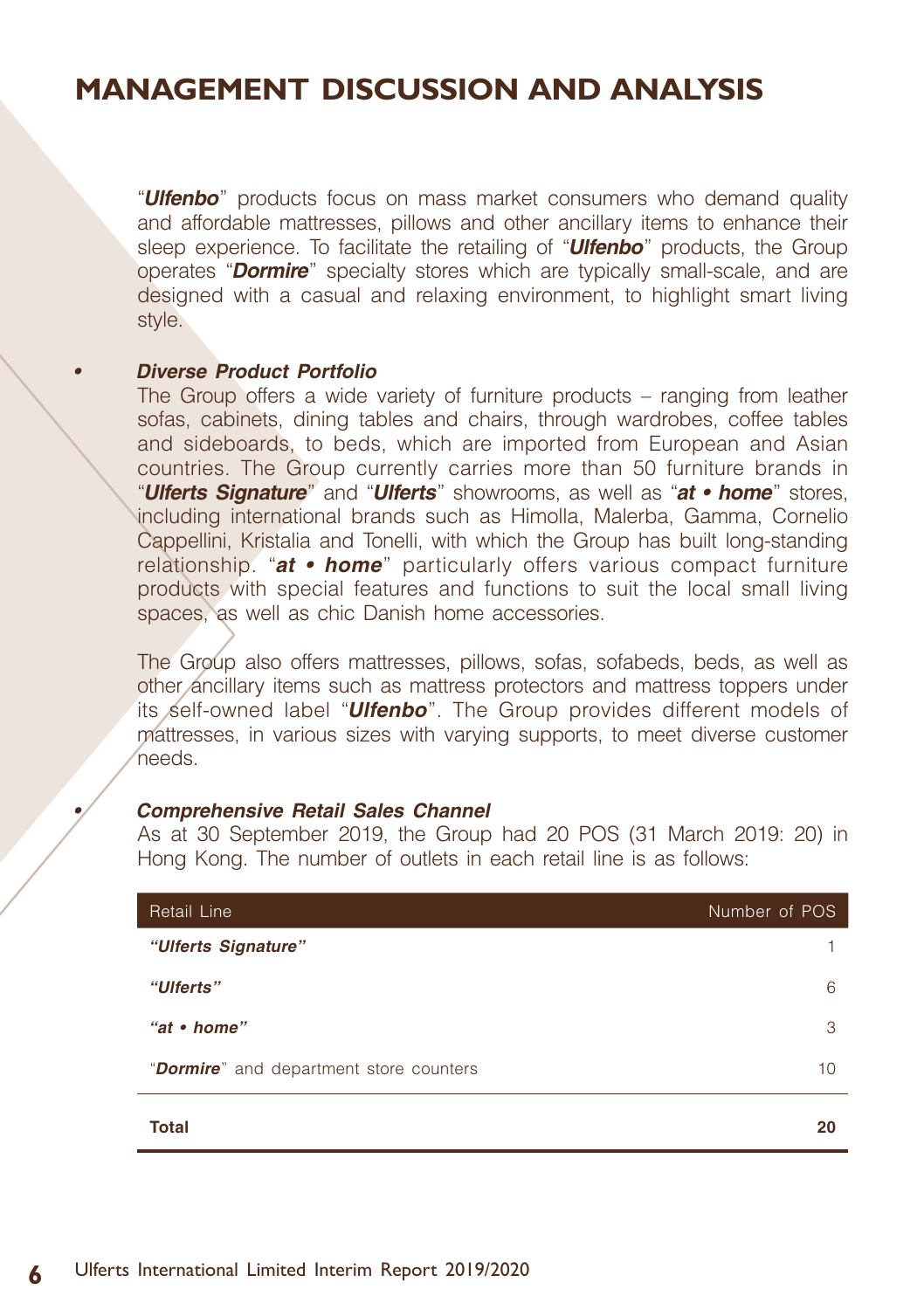"**Ulferts**" showrooms are strategically located in either upscale residential areas or major shopping areas, targeting middle to high income groups. With its solid presence in these mature locations with resilient foot traffic, the Group enjoys substantial visitations and a high brand reputation. The Group's largest flagship store, "**Ulferts Signature**", is a 3-storey store with gross floor area of approximately 21,700 square feet, in Hung Hom. It features more luxurious lines of furniture and masterpieces with sophisticated finishing and excellent craftsmanship. Premium brands including Cornelio Cappellini and Crystal Stone are available at "**Ulferts Signature**".

As at 30 September 2019, there were 3 "**at • home**" stores, strategically established in Discovery Park in Tsuen Wan, HomeSquare in Shatin and Lee Garden Three in Causeway Bay. All have been well-received by local residents and shoppers. Meanwhile, the Group is currently operating 10 "**Dormire**" specialty stores and department store counters, all of which are situated in residential areas, in order to capitalise on the market potential.

#### **• Excellent Customers Shopping Experience**

"**Ulferts Signature**" and "**Ulferts**" showrooms are spacious, with a stylish and cozy environment, enabling the Group to display a wide spectrum of products for customers to touch and feel the actual furniture, its colour tones and the texture, to maximise customers' shopping experience. The ambience, setting and placement of furniture within the distinctive display zones have all been tailor-designed by a dedicated visual merchandising team to impart harmonious, home-like comfort. The salesforce is well-trained and offers customers advice on their purchasing needs. In recognition of its service excellence, the Group was awarded the "Quarterly Service Leader" in Furniture & Home Accessories Category for the periods April to June and July to September 2019, in the Mystery Shoppers Programme organised by the Hong Kong Retail Management Association.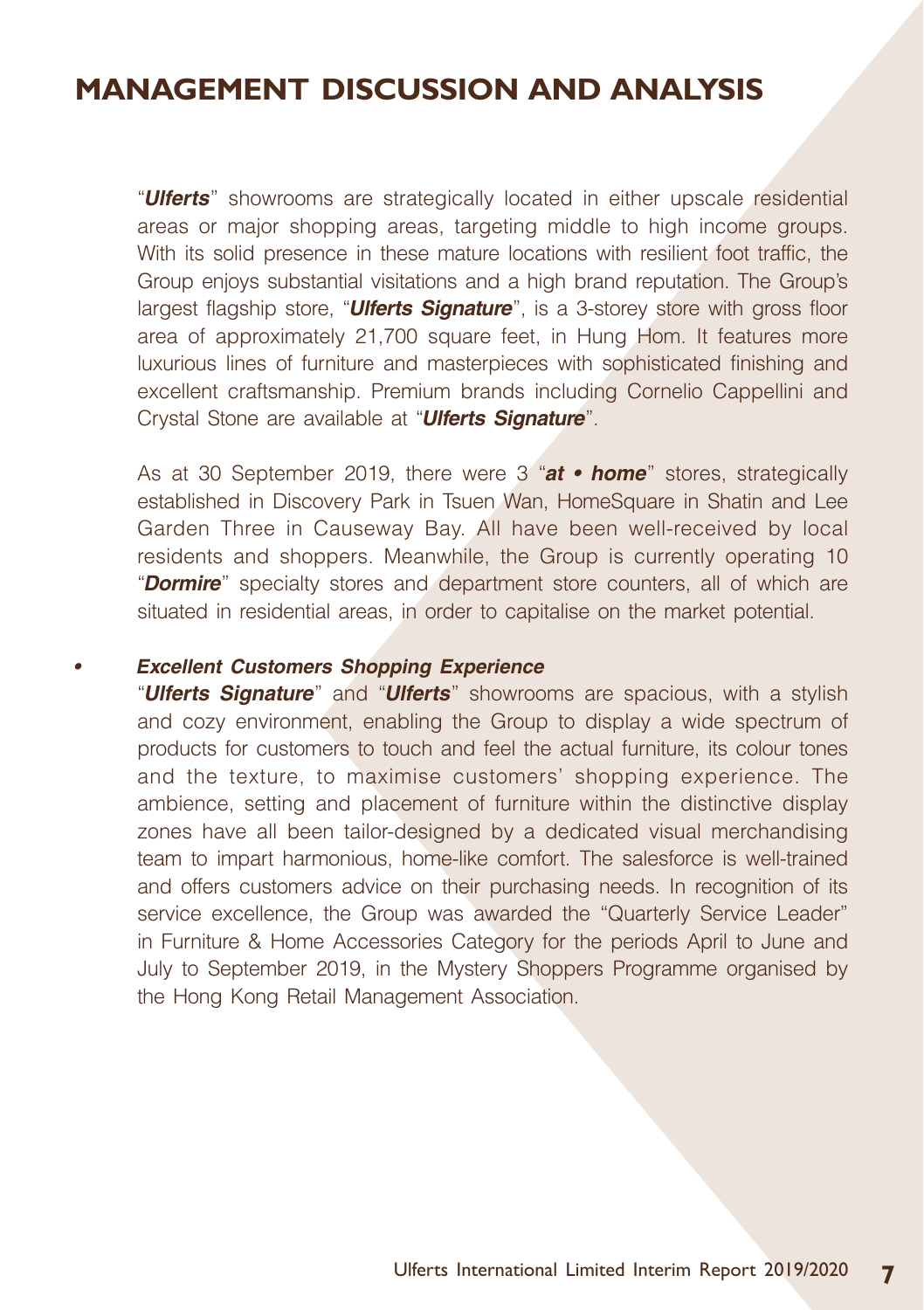#### **• Diversified Marketing Strategies**

The Group believes that brand recognition is crucial for driving long-term growth and success. To enhance brand awareness, the Group conducted a range of marketing and promotional campaigns spanning TV commercials, print advertisements, outdoor advertising and social media engagements on regular basis as well as pop-up exhibitions at suitable venues. It also launched promotional campaigns such as seasonal sale, annual sale and stock clearance sale, as well as joint promotions with banks and other financial institutions and reward programmes such as Asia Miles.

#### Wholesale Business

The Group also operates a wholesale business spanning mattresses, pillows, sofabeds and sofas under its self-owned label "**Ulfenbo**", through over 200 dealers in Hong Kong and Macau. Based on its long establishment and quality products, the "**Ulfenbo**" brand has been recognised by the "Hong Kong Top Brand Mark" for five consecutive years since 2014, under the Hong Kong Top Brand Scheme organised by the Chinese Manufacturers Association of Hong Kong and Hong Kong Brand Development Council.

#### Special Projects

Complementing its retail and wholesale business, the Group has a special projects division, which undertakes furniture-related projects primarily for corporate customers such as offices, cinemas, hotels, showflats and tertiary institutions. The division provides services ranging from planning and design, through procuring custom-made furniture to final installation for corporate customers, as well as consultation and liaison services with furniture manufacturers.

#### **PROSPECTS**

 attitude, while property developers are slowing down or pushing back the launch of Despite the recent negotiations between the United States and China, which slightly eased trade tensions, the ongoing trade war will continue casting shadows on the growth of global economy. In the meantime, the local social unrest has led to disruptions in many districts in Hong Kong, and hindered normal business activities spanning various industries. The market in general is adopting a wait-and-see new properties, which directly affects the market demand for home furniture. Weak consumption sentiment and a tough operating environment are expected to persist for some time.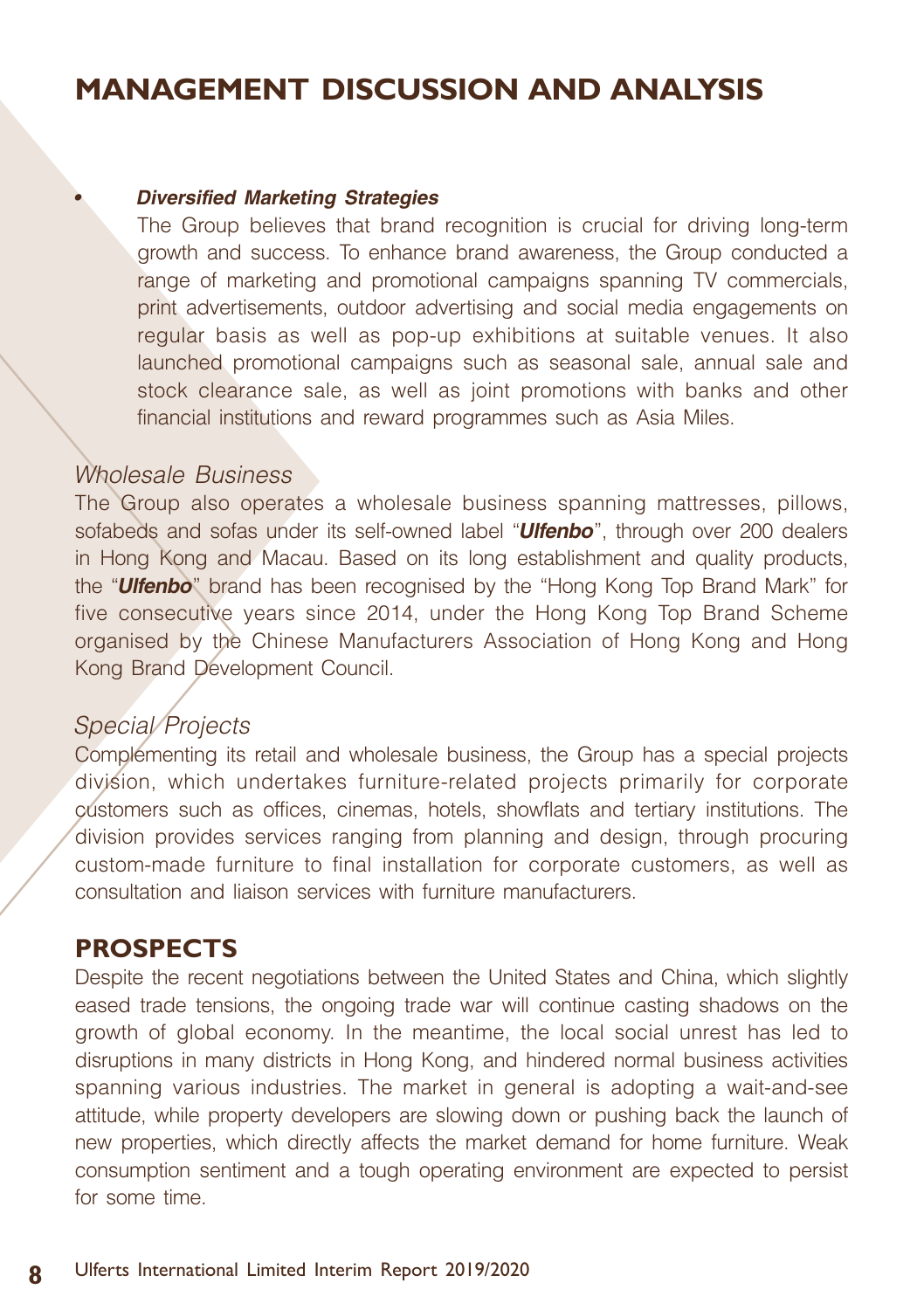Nonetheless, the latest amendment to the cap on the value of properties under the Mortgage Insurance Programme of HKMC Insurance has lowered the hurdle for purchasing properties, providing an impetus for first-time home buyers. In the near term, the Group foresees small apartments will be the focus of the supply of residential units. The Group will therefore strive to enhance its "**at • home**" retail line, which meets the demand for fusing design and function in small living spaces. Subsequent to the Period, the Group has expanded the retail network of "**at • home**" to MegaBox in Kowloon Bay, further strengthening its market presence.

Various recently published statistics indicate a slowdown in local economic development. The Group will closely monitor market conditions, and take precautionary measures accordingly. The Group will also continue enhancing its operational efficiencies through prudent control of inventories, stringent control of rental cost and other operating expenses. With a comprehensive portfolio covering luxury, premium mass and mass markets, the Group will continue diversifying its customer base by effective market segmentation and enhancing its sales network, with the aim of boosting the sales performance of each retail line. With a history of over 40 years in Hong Kong, the Group will endeavour to weather the storm in the face of difficult times.

#### **EMPLOYEES AND REMUNERATION POLICY**

As at 30 September 2019, the Group's number of employee was 140 (2018: 146). Total staff costs (including Directors' remuneration and the other staff costs) were approximately HK\$24.3 million (2018: HK\$22.3 million) for the Period. Employees' remuneration was determined in accordance with individual's responsibility, competence and skills, experience and performance as well as market pay level. Staff benefits include medical and life insurance, provident funds and other competitive fringe benefits. The Company has adopted a share option scheme to provide incentive or rewards to staff.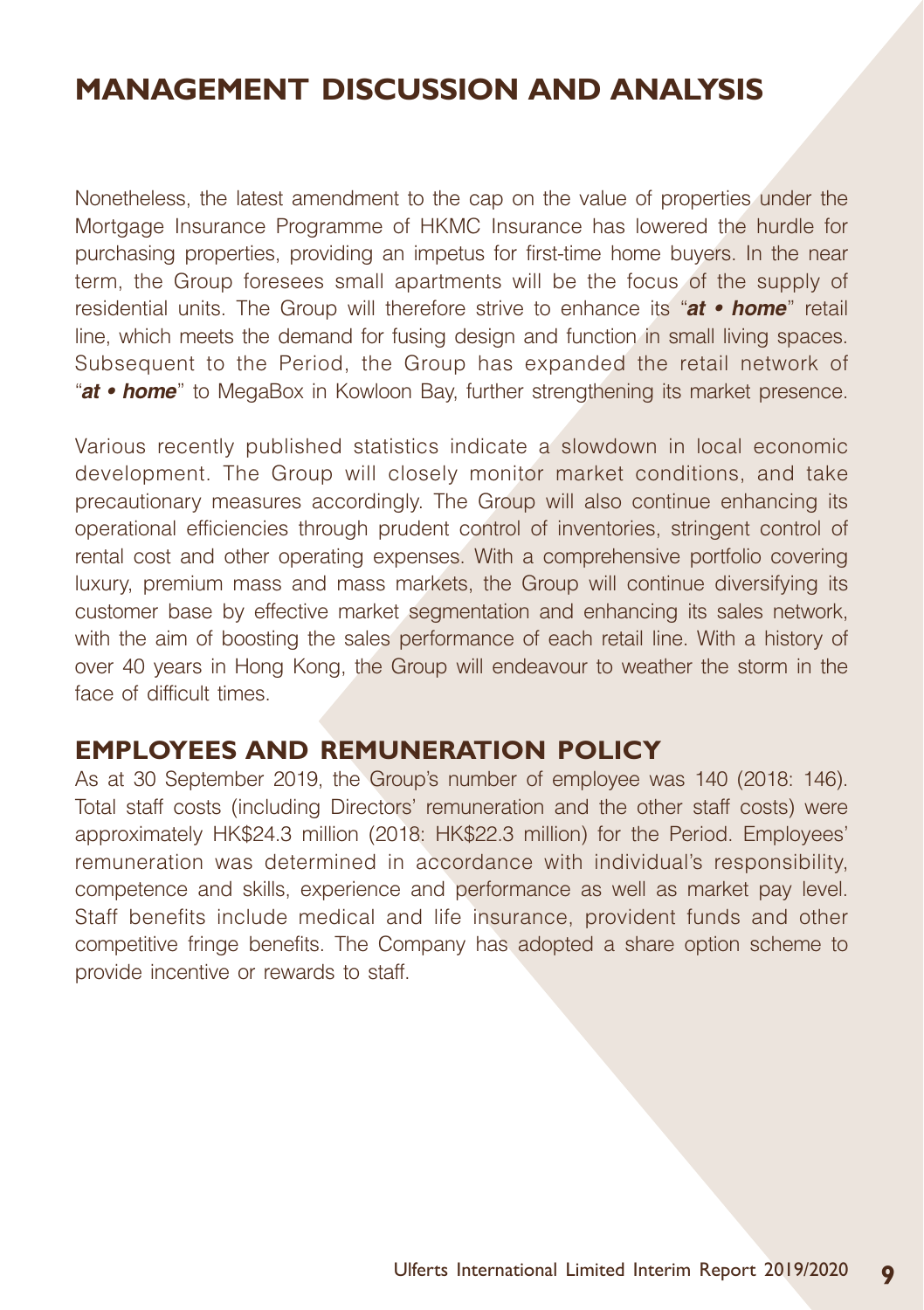## **CONDENSED CONSOLIDATED STATEMENT OF PROFIT OR LOSS AND OTHER COMPREHENSIVE INCOME**

For the six months ended 30 September 2019

|                                                                                       |                | Six months ended<br>30 September<br>2019<br>2018 |                         |
|---------------------------------------------------------------------------------------|----------------|--------------------------------------------------|-------------------------|
|                                                                                       | <b>Notes</b>   | (unaudited)<br>HK\$'000                          | (unaudited)<br>HK\$'000 |
| <b>REVENUE</b>                                                                        | $\overline{4}$ | 113,796                                          | 107,995                 |
| Cost of sales                                                                         |                | (44, 452)                                        | (39, 719)               |
| Gross profit                                                                          |                | 69,344                                           | 68,276                  |
| Other income                                                                          | 4              | 1,872                                            | 1,342                   |
| Selling and distribution expenses                                                     |                | (66, 743)                                        | (63,961)                |
| General and administrative expenses                                                   |                | (13, 268)                                        | (12, 716)               |
| Finance cost                                                                          |                | (1,529)                                          | (156)                   |
| <b>LOSS BEFORE TAX</b>                                                                | 5              | (10, 324)                                        | (7, 215)                |
| Income tax expense                                                                    | 6              |                                                  |                         |
| <b>LOSS FOR THE PERIOD AND TOTAL</b><br><b>COMPREHENSIVE LOSS FOR THE PERIOD</b>      |                | (10, 324)                                        | (7, 215)                |
|                                                                                       |                |                                                  |                         |
| Attributable to:                                                                      |                |                                                  |                         |
| Owners of the parent                                                                  |                | (10, 324)                                        | (7, 215)                |
| <b>LOSS PER SHARE ATTRIBUTABLE TO ORDINARY</b><br><b>EQUITY HOLDERS OF THE PARENT</b> | 8              |                                                  |                         |
| Basic and diluted loss per share<br>(expressed in HK cents)                           |                | (1.29)                                           | (0.90)                  |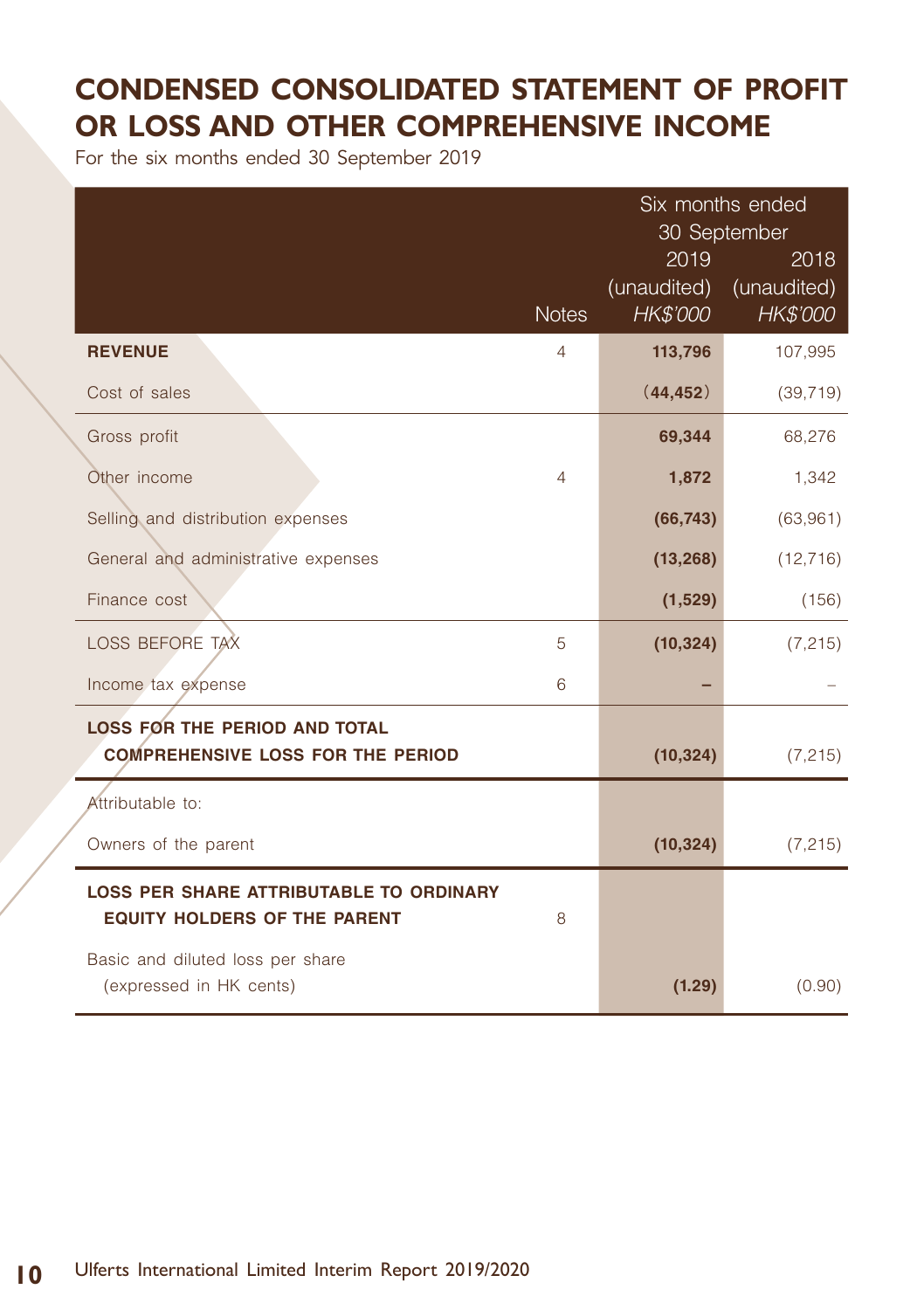## **CONDENSED CONSOLIDATED STATEMENT OF FINANCIAL POSITION**

At 30 September 2019

|                                             | As at                |                  |
|---------------------------------------------|----------------------|------------------|
|                                             | 30 September<br>2019 | 31 March<br>2019 |
|                                             | (unaudited)          | (audited)        |
| <b>Notes</b>                                | HK\$'000             | HK\$'000         |
| <b>NON-CURRENT ASSETS</b>                   |                      |                  |
| Property, plant and equipment               | 24,968               | 30,826           |
| Right-of-use assets                         | 60,230               |                  |
| Prepayments and deposits                    | 19,892               | 15,009           |
| Deferred tax assets                         | 2,468                | 2,468            |
| Total non-current assets                    | 107,558              | 48,303           |
| <b>CURRENT ASSETS</b>                       |                      |                  |
| Inventories                                 | 48,354               | 46,326           |
| Trade receivables<br>9                      | 5,052                | 9,404            |
| Prepayments, deposits and other receivables | 3,494                | 8,976            |
| Tax recoverable                             | 2,057                | 2,057            |
| Cash and cash equivalents                   | 55,400               | 59,469           |
| Total current assets                        | 114,357              | 126,232          |
| <b>CURRENT LIABILITIES</b>                  |                      |                  |
| 10<br>Trade and bills payables              | 6,187                | 7,290            |
| Lease liabilities                           | 28,732               |                  |
| Other payables and accruals                 | 36,517               | 43,147           |
| Interest-bearing bank borrowings            | 5,904                | 4,002            |
| Provisions                                  | 2,855                | 1,599            |
| Total current liabilities                   | 80,195               | 56,038           |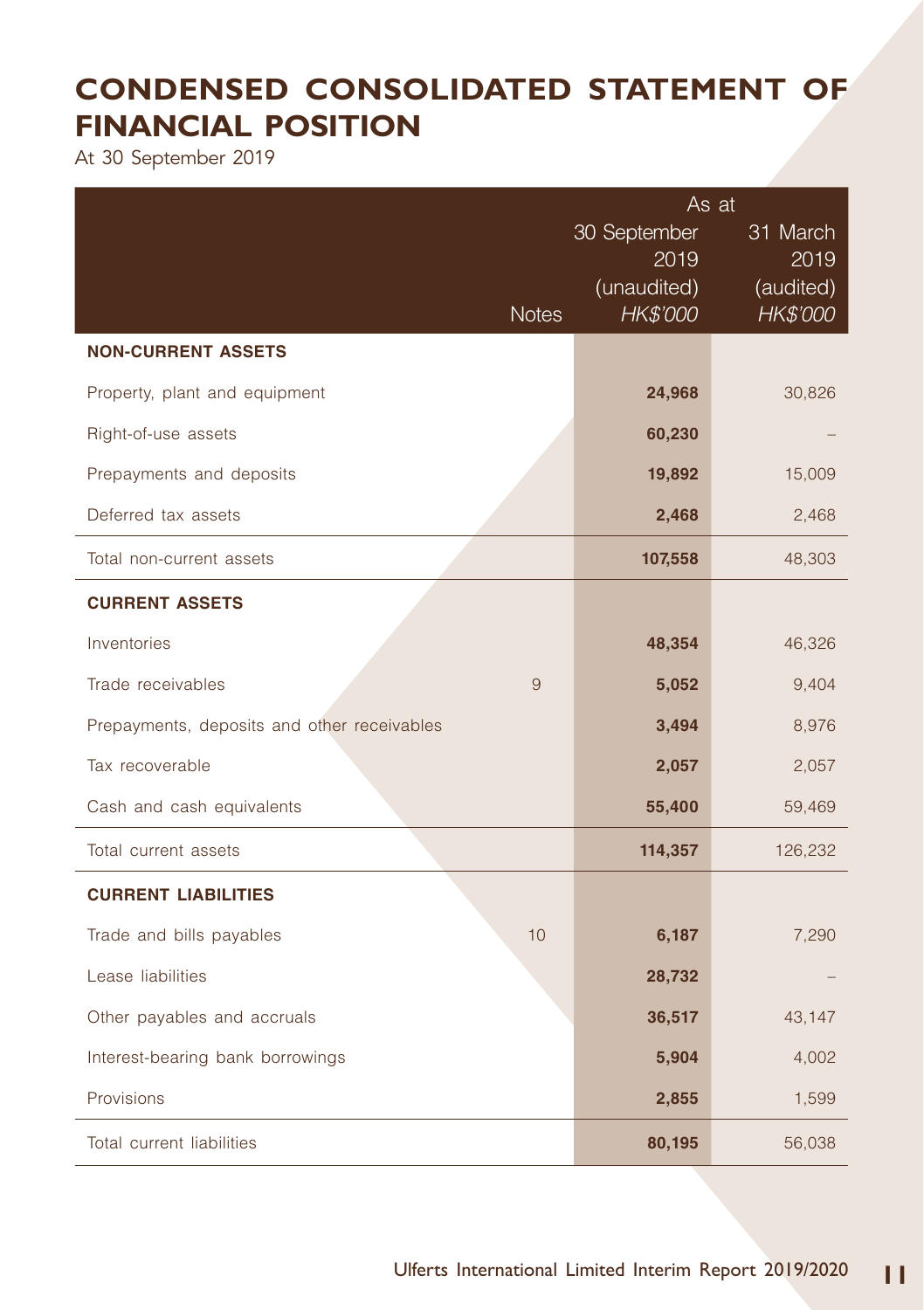## **CONDENSED CONSOLIDATED STATEMENT OF FINANCIAL POSITION**

At 30 September 2019

|                                              | As at                          |                       |  |
|----------------------------------------------|--------------------------------|-----------------------|--|
|                                              | 30 September                   | 31 March              |  |
|                                              | 2019                           | 2019                  |  |
| <b>Notes</b>                                 | (unaudited)<br><b>HK\$'000</b> | (audited)<br>HK\$'000 |  |
| <b>NET CURRENT ASSETS</b>                    | 34,162                         | 70,194                |  |
| <b>TOTAL ASSETS LESS CURRENT LIABILITIES</b> | 141,720                        | 118,497               |  |
| <b>NON-CURRENT LIABILITIES</b>               |                                |                       |  |
| Provisions                                   | 5,436                          | 6,827                 |  |
| Lease liabilities                            | 36,174                         |                       |  |
| Total non-current liabilities                | 41,610                         | 6,827                 |  |
| Net assets                                   | 100,110                        | 111,670               |  |
| <b>EQUITY</b>                                |                                |                       |  |
| Equity attributable to owners of the parent  |                                |                       |  |
| Share capital                                | 110,337                        | 110,337               |  |
| Retained profits/(accumulated loss)          | (10, 227)                      | 1,333                 |  |
| Total equity                                 | 100,110                        | 111,670               |  |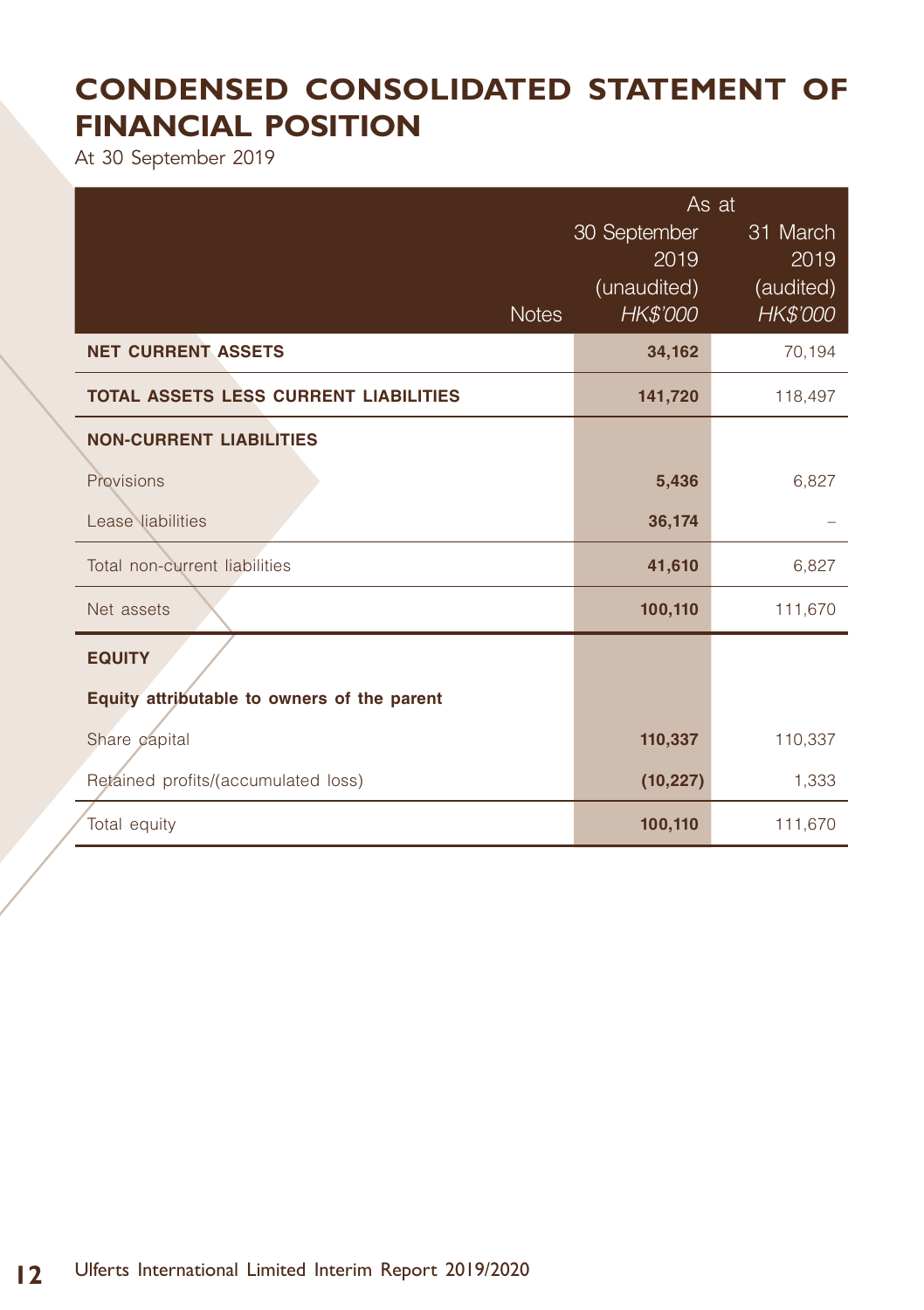## **CONDENSED CONSOLIDATED STATEMENT OF CHANGES IN EQUITY**

For the six months ended 30 September 2019

|                                                  | Share<br>capital<br><b>HK\$'000</b> | Retained<br>profits/<br>(accumulated<br>losses)<br>HK\$'000 | Total<br>equity<br>HK\$'000 |
|--------------------------------------------------|-------------------------------------|-------------------------------------------------------------|-----------------------------|
| At 1 April 2018 (audited)                        | 110,337                             | 5,311                                                       | 115,648                     |
| Loss and total comprehensive loss for the period |                                     | (7, 215)                                                    | (7, 215)                    |
| At 30 September 2018 (unaudited)                 | 110,337                             | (1,904)                                                     | 108,433                     |
| At 1 April 2019 (audited)                        | 110,337                             | 1,333                                                       | 111,670                     |
| Effect of adoption of HKFRS 16 (Note 2)          |                                     | (1,236)                                                     | (1,236)                     |
| At 1 April 2019 (restated) (unaudited)           | 110,337                             | 97                                                          | 110,434                     |
| Loss and total comprehensive loss for the period |                                     | (10, 324)                                                   | (10, 324)                   |
| At 30 September 2019 (unaudited)                 | 110,337                             | (10, 227)                                                   | 100,110                     |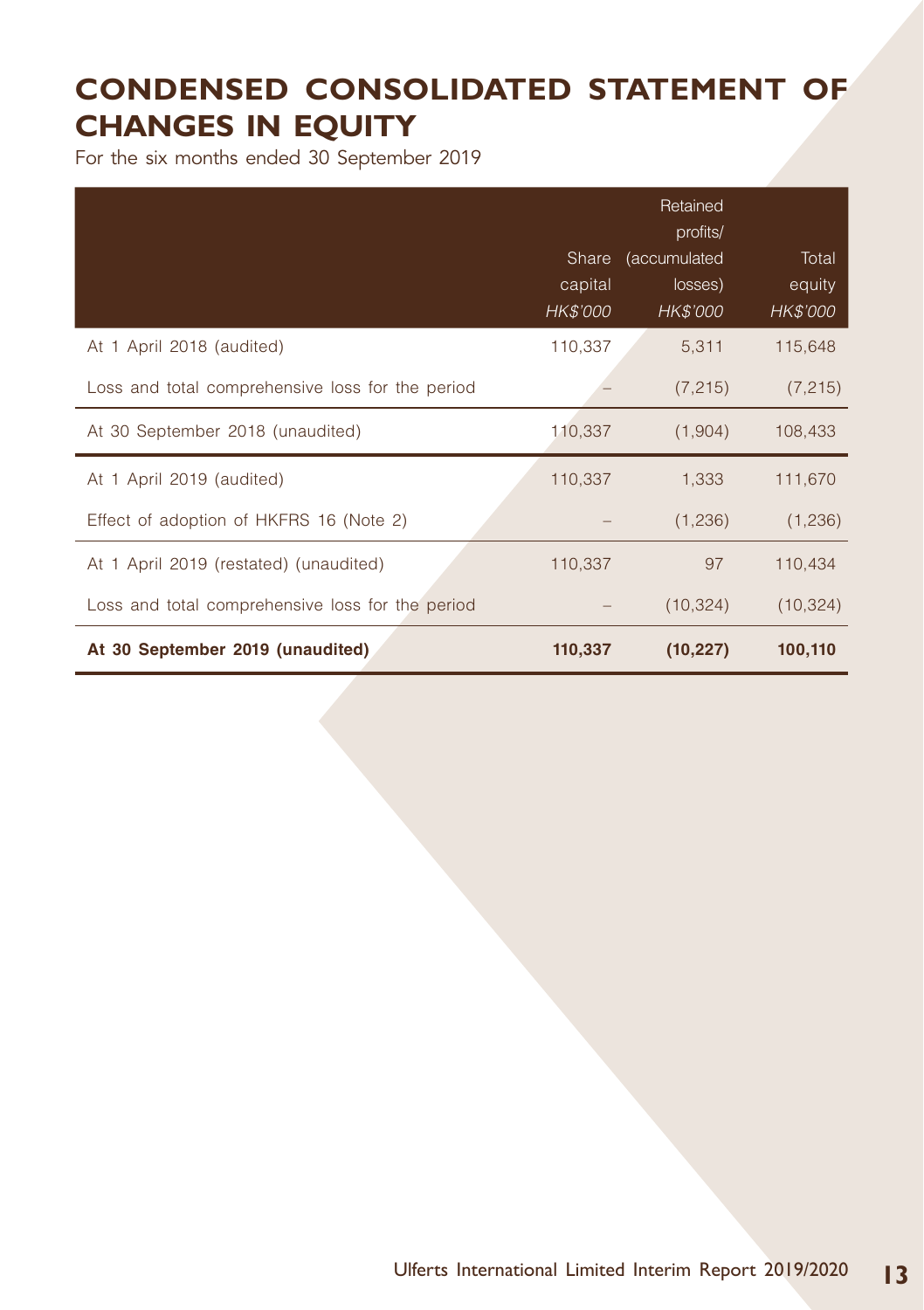## **CONDENSED CONSOLIDATED STATEMENT OF CASH FLOWS**

For the six months ended 30 September 2019

|                                                          | Six months ended<br>30 September       |                                 |
|----------------------------------------------------------|----------------------------------------|---------------------------------|
|                                                          | 2019<br>(unaudited)<br><b>HK\$'000</b> | 2018<br>(unaudited)<br>HK\$'000 |
| Net cash used in operating activities                    | (4, 855)                               | (151)                           |
| Net cash used in investing activities                    | (1,095)                                | (8, 725)                        |
| Net cash (used in) from financing activities             | 1,881                                  | (9,641)                         |
| Net decrease in cash and cash equivalents                | (4,069)                                | (18, 517)                       |
| Cash and cash equivalents at the beginning of the period | 59,469                                 | 83,385                          |
| Cash and cash equivalents at the end of the period       | 55,400                                 | 64,868                          |
| Analysis of the balances of cash and cash equivalents    |                                        |                                 |
| Bank balances and cash                                   | 55,400                                 | 64,868                          |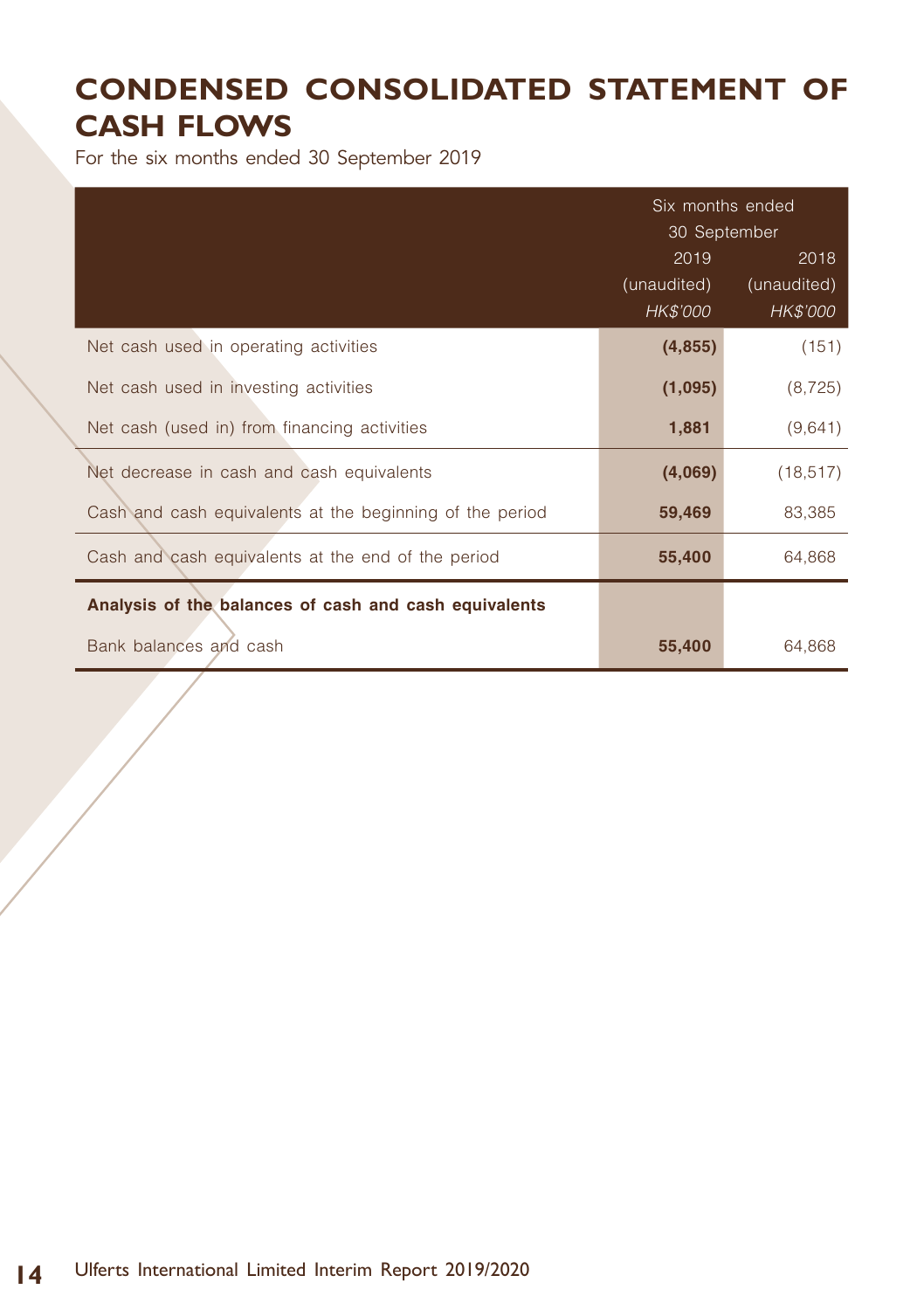For the six months ended 30 September 2019

#### **1. BASIS OF PREPARATION**

The unaudited condensed consolidated financial statements have been prepared in accordance with Hong Kong Financial Reporting Standards ("HKFRSs") and Hong Kong Accounting Standard ("HKAS") 34 "Interim Financial Reporting" issued by the Hong Kong Institute of Certified Public Accountants ("HKICPA") as well as with the applicable disclosures required by Appendix 16 to The Rules Governing the Listing of Securities (the "Listing Rules") on The Stock Exchange of Hong Kong Limited (the "Stock Exchange") and the Hong Kong Companies Ordinance ("CO").

The unaudited condensed consolidated financial statements have been prepared on the historical cost convention. The unaudited condensed consolidated financial statements are presented in Hong Kong dollars ("HK\$") and all values are rounded to the nearest thousand except when otherwise indicated.

These unaudited condensed consolidated financial statements should be read in conjunction with the annual consolidated financial statements for the year ended 31 March 2019.

The financial information relating to the year ended 31 March 2019 that is included in this interim report 2019 does not constitute the Company's statutory annual consolidated financial statements for 2019 but is derived from those financial statements. Further information relating to these statutory annual consolidated financial statements required to be disclosed in accordance with section 436 of the CO is as follows:

- (a) The Company has delivered the consolidated financial statements for the year ended 31 March 2019 to the Registrar of Companies as required by section 662(3) of, and Part 3 of Schedule 6 to the CO.
- (b) The Company's auditor has reported on the consolidated financial statements of the Group for the year ended 31 March 2019. The auditor's reports were unqualified, did not include a reference to any matters to which the auditor drew attention by way of emphasis without qualifying its report; and did not contain a statement under sections 406(2), 407(2) or 407(3) of the CO.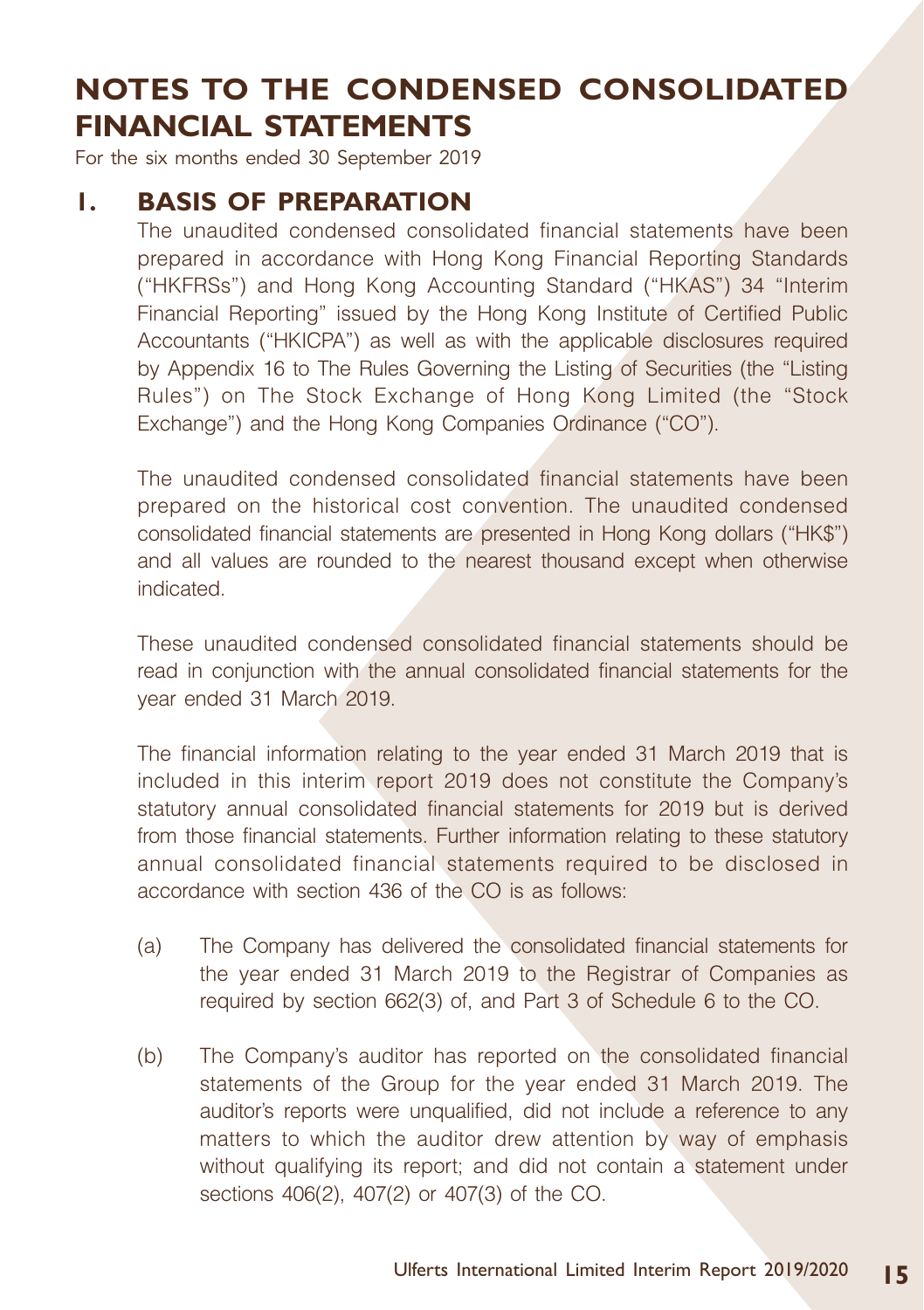For the six months ended 30 September 2019

### **2. CHANGES IN ACCOUNTING POLICIES AND DISCLOSURES**

The accounting policies adopted in the preparation of the interim condensed consolidated financial information are consistent with those applied in the preparation of the Group's annual consolidated financial statements for the year ended 31 March 2019, except for the adoption of the new and revised Hong Kong Financial Reporting Standards ("HKFRSs") effective as of 1 April 2019.

| Amendments to<br><b>HKFRS 9</b>        | Prepayment Features with Negative Compensation                 |
|----------------------------------------|----------------------------------------------------------------|
| HKFRS 16                               | Leases                                                         |
| Amendments to<br>HKAS 19               | Plan Amendment, Curtailment or Settlement                      |
| Amendments to<br>HKAS 28               | Long-term Interests in Associates and Joint<br><b>Ventures</b> |
| HK(IFRIC)-Int 23                       | Uncertainty over Income Tax Treatments                         |
| Annual Improvements<br>2015-2017 Cycle | Amendments to HKFRS 3, HKFRS 11, HKAS 12<br>and HKAS 23        |

Other than as explained below regarding the impact of HKFRS 16 Leases, the new and revised standards are not relevant to the preparation of the Group's interim condensed consolidated financial information. The nature and impact of the new HKFRS are described below: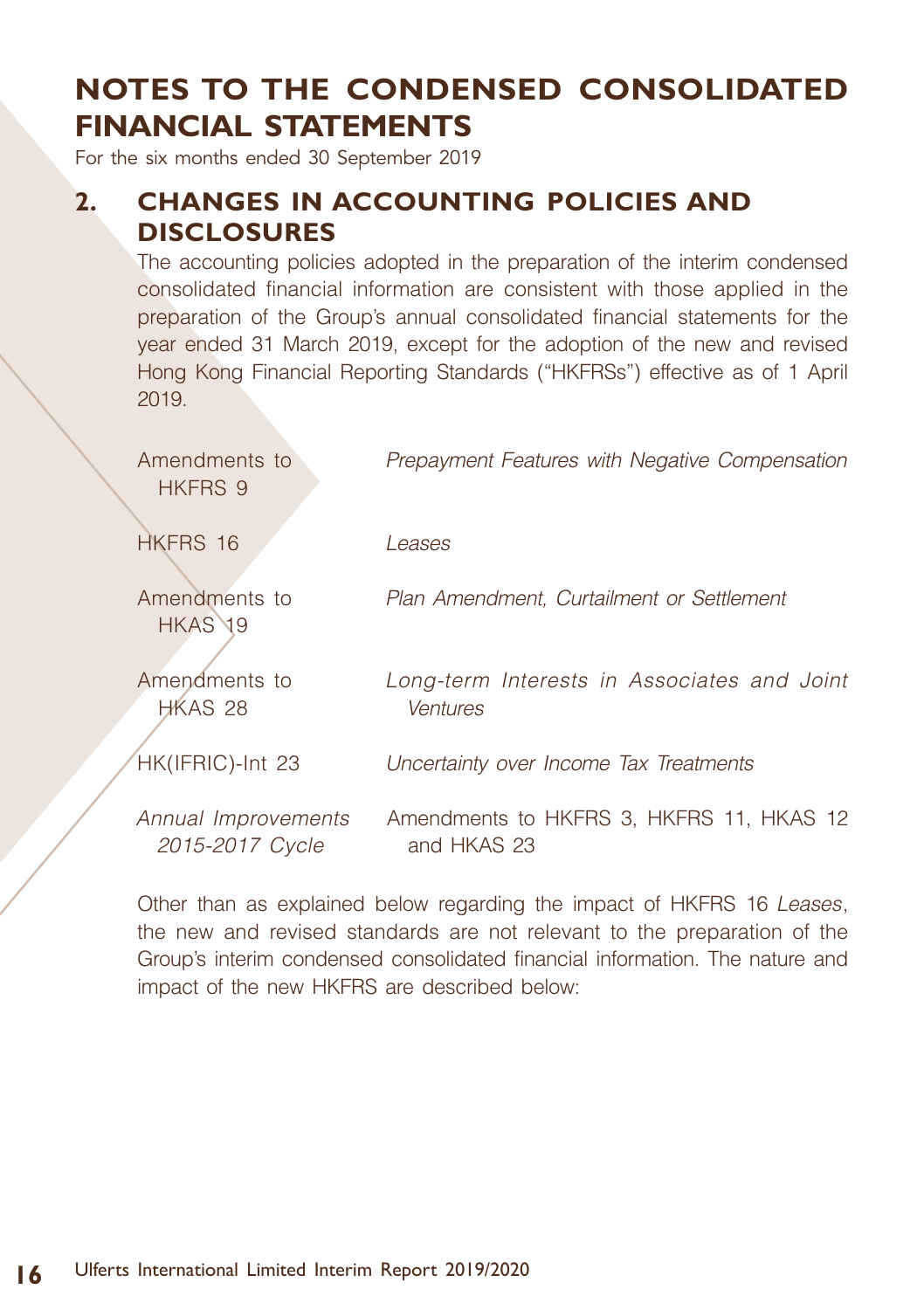For the six months ended 30 September 2019

### **2. CHANGES IN ACCOUNTING POLICIES AND DISCLOSURES** *(Continued)*

HKFRS 16 replaces HKAS 17 Leases, HK(IFRIC)-Int 4 Determining whether an Arrangement contains a Lease, HK(SIC)-Int 15 Operating Leases – Incentives and HK(SIC)-Int 27 Evaluating the Substance of Transactions Involving the Legal Form of a Lease. The standard sets out the principles for the recognition, measurement, presentation and disclosure of leases and requires lessees to account for all leases under a single on-balance sheet model. Lessor accounting under HKFRS 16 is substantially unchanged from HKAS 17. Lessors will continue to classify leases as either operating or finance leases using similar principles as in HKAS 17. Therefore, HKFRS 16 did not have any financial impact on leases where the Group is the lessor.

The Group adopted HKFRS 16 using the modified retrospective method of adoption with the date of initial application of 1 April 2019. Under this method, the standard is applied retrospectively with the cumulative effect of initial adoption as an adjustment to the opening balance of retained profits at 1 April 2019, and the comparative information for the six-month ended 30 September 2018 was not restated and continues to be reported under HKAS 17.

#### **New definition of a lease**

Under HKFRS 16, a contract is, or contains a lease if the contract conveys a right to control the use of an identified asset for a period of time in exchange for consideration. Control is conveyed where the customer has both the right to obtain substantially all of the economic benefits from use of the identified asset and the right to direct the use of the identified asset. The Group elected to use the transition practical expedient allowing the standard to be applied only to contracts that were previously identified as leases applying HKAS 17 and HK(IFRIC)-Int 4 at the date of initial application. Contracts that were not identified as leases under HKAS 17 and HK(IFRIC)- Int 4 were not reassessed. Therefore, the definition of a lease under HKFRS 16 has been applied only to contracts entered into or changed on or after 1 April 2019.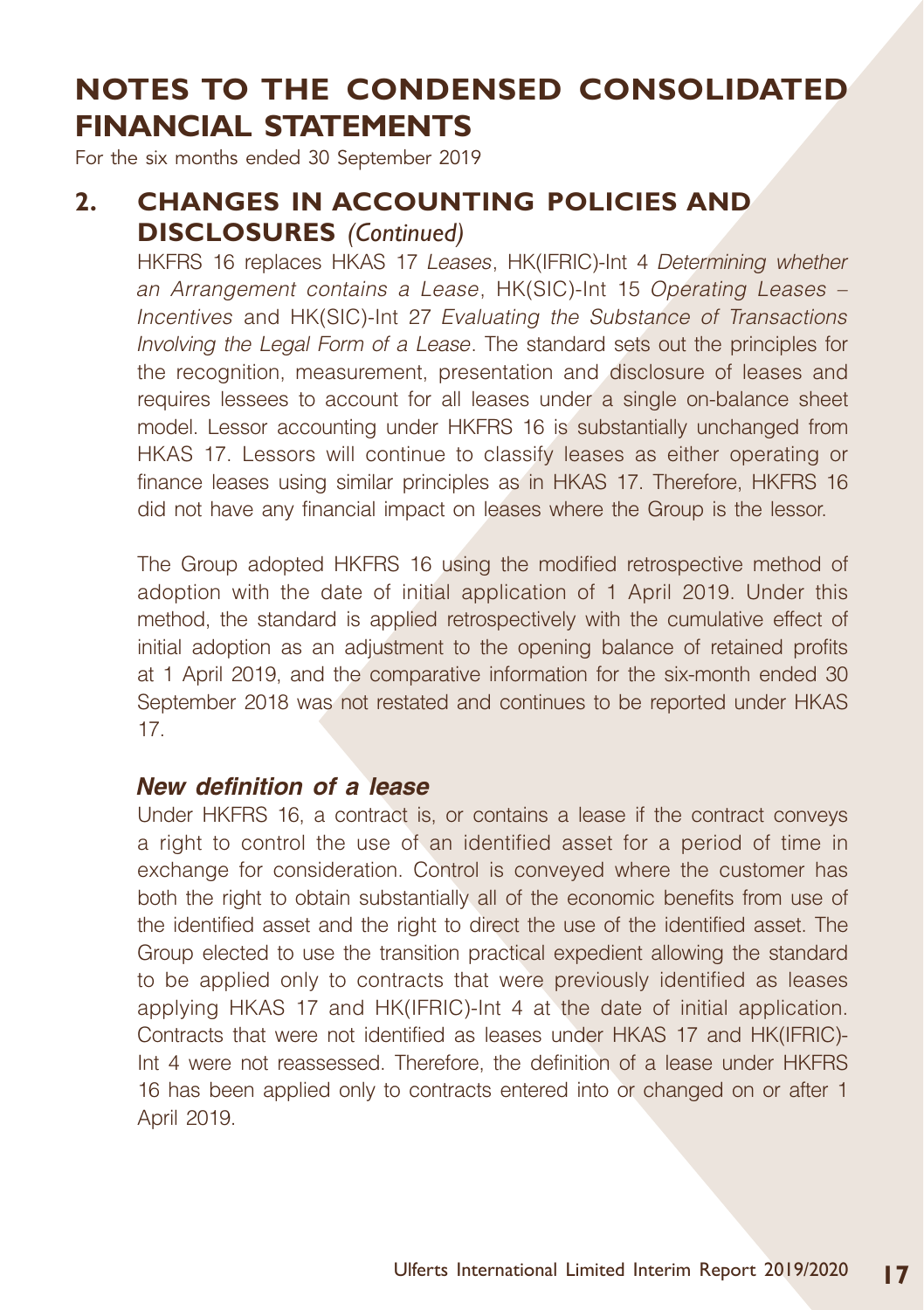For the six months ended 30 September 2019

### **2. CHANGES IN ACCOUNTING POLICIES AND DISCLOSURES** *(Continued)* **New definition of a lease** *(Continued)*

At inception or on reassessment of a contract that contains a lease component, the Group allocates the consideration in the contract to each lease and non-lease component on the basis of their standard-alone prices. A practical expedient is available to a lessee, which the Group has adopted, not to separate non-lease components and to account for the lease and the associated non-lease components (e.g., property management services for leases of properties) as a single lease component.

#### **As a lessee – Leases previously classified as operating leases**

#### Nature of the effect of adoption of HKFRS 16

The Group has lease contracts for various items of property and other equipment. As a lessee, the Group previously classified leases as either finance leases or operating leases based on the assessment of whether the lease transferred substantially all the rewards and risks of ownership of assets to the Group. Under HKFRS 16, the Group applies a single approach to recognise and measure right-of-use assets and lease liabilities for all leases, except for two elective exemptions for leases of low value assets (elected on a lease by lease basis) and short-term leases (elected by class of underlying asset). The Group has elected not to recognise right-of-use assets and lease liabilities for (i) leases of low-value assets; and (ii) leases, that at the commencement date, have a lease term of 12 months or less. Instead, the Group recognises the lease payments associated with those leases as an expense on a straight-line basis over the lease term.

#### Impacts on transition

Lease liabilities at 1 April 2019 were recognised based on the present value of the remaining lease payments, discounted using the incremental borrowing rate at 1 April 2019. The Group elected to present the lease liabilities separately in the statement of financial position.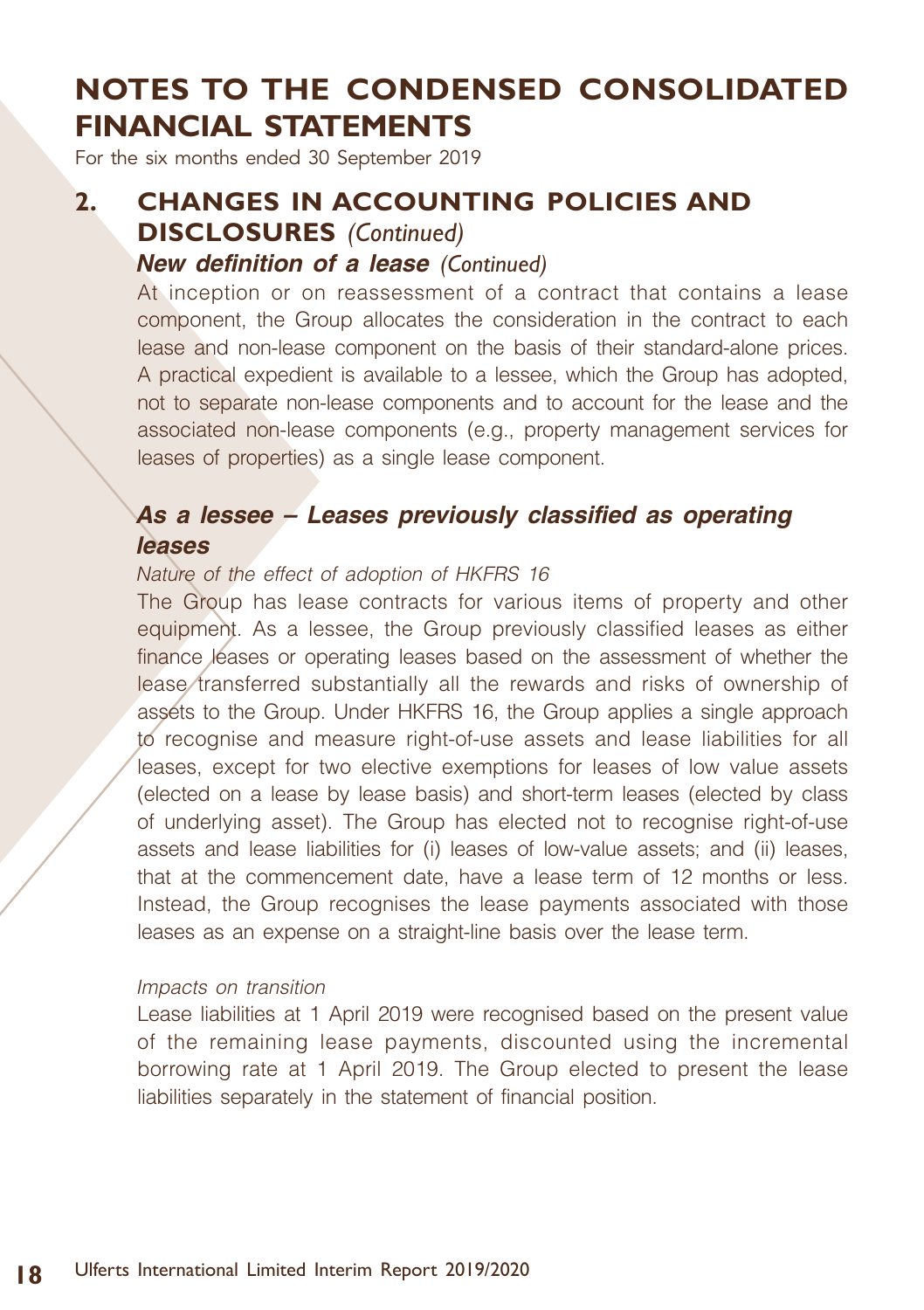For the six months ended 30 September 2019

### **2. CHANGES IN ACCOUNTING POLICIES AND DISCLOSURES** *(Continued)*

#### **As a lessee – Leases previously classified as operating**

#### **leases** *(Continued)*

#### Impacts on transition *(Continued)*

The right-of-use assets for most leases were measured at the amount of the lease liability, adjusted by the amount of any prepaid or accrued lease payments relating to the lease recognised in the statement of financial position immediately before 1 April 2019. All these assets were assessed for any impairment based on HKAS 36 on that date. The Group elected to present the right-of-use assets separately in the statement of financial position.

The Group has used the following elective practical expedients when applying HKFRS 16 at 1 April 2019:

- Applied the short-term lease exemptions to leases with a lease term that ends within 12 months from the date of initial application
- Used hindsight in determining the lease term where the contract contains options to extend/terminate the lease

The impacts arising from the adoption of HKFRS 16 as at 1 April 2019 are as follows:

|                                         | Increase/<br>(decrease)<br><b>HK\$'000</b><br>(unaudited) |
|-----------------------------------------|-----------------------------------------------------------|
| <b>Assets</b>                           |                                                           |
| Increase in right-of-use assets         | 78,333                                                    |
| <b>Liabilities</b>                      |                                                           |
| Increase in lease liabilities           | 83,909                                                    |
| Decrease in other payables and accruals | (4,340)                                                   |
| Increase in total liabilities           | 79,569                                                    |
| Decrease in retained profits            | (1,236)                                                   |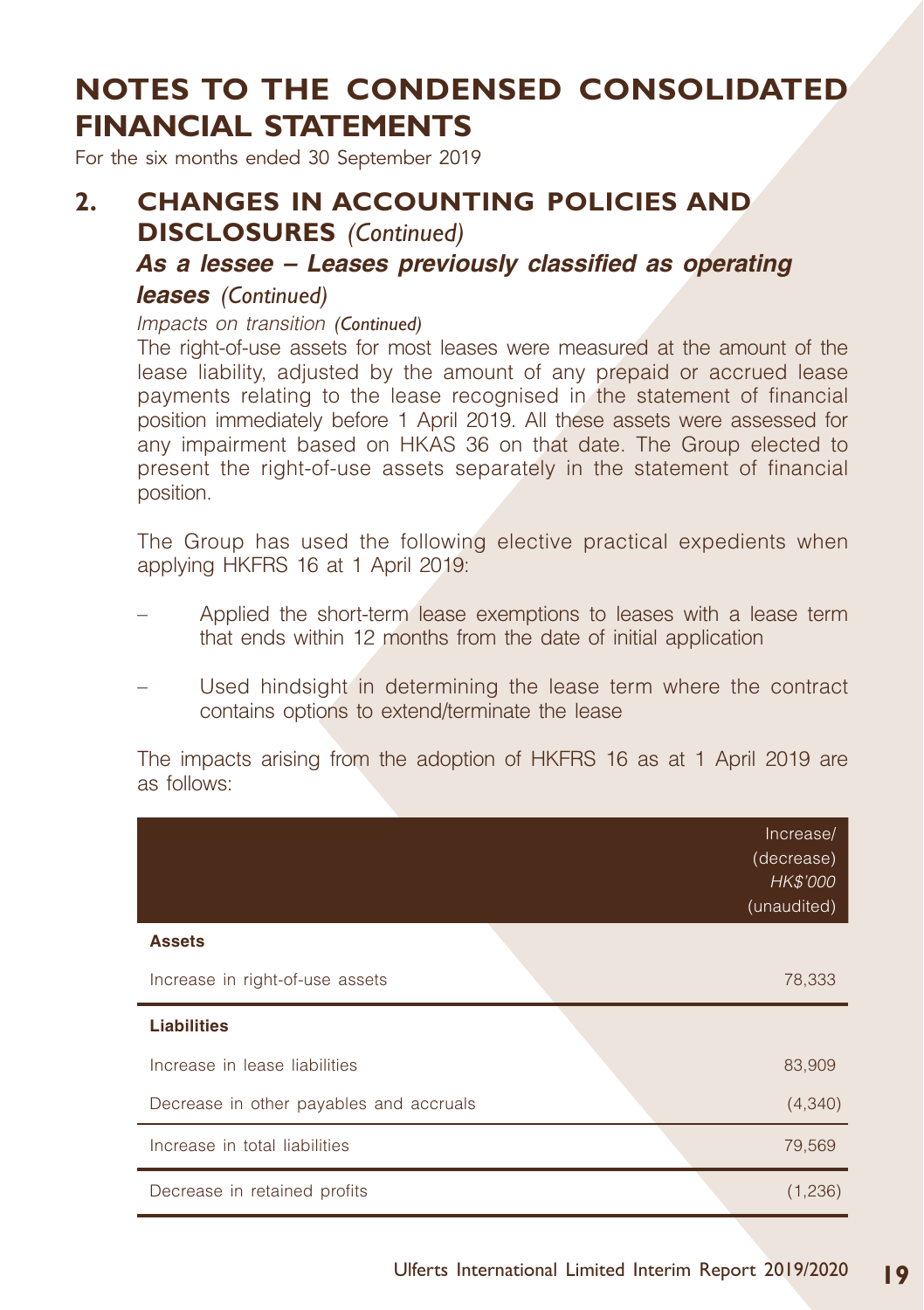For the six months ended 30 September 2019

### **2. CHANGES IN ACCOUNTING POLICIES AND DISCLOSURES** *(Continued)*

### **As a lessee – Leases previously classified as operating**

### **leases** *(Continued)*

Impacts on transition *(Continued)*

The lease liabilities as at 1 April 2019 reconciled to the operating lease commitments as at 31 March 2019 is as follows:

|                                                                | HK\$'000<br>(Unaudited) |
|----------------------------------------------------------------|-------------------------|
| Operating lease commitments as at 31 March 2019                | 89.481                  |
| Weighted average incremental borrowing rate as at 1 April 2019 | 5%                      |
| Lease liabilities as at 1 April 2019                           | 83.909                  |

#### **Summary of new accounting policies**

The accounting policy for leases as disclosed in the annual financial statements for the year ended 31 March 2019 is replaced with the following new accounting policies upon adoption of HKFRS 16 from 1 April 2019:

#### **Right-of-use assets**

Right-of-use assets are recognised at the commencement date of the lease. Right-of-use assets are measured at cost, less any accumulated depreciation and any impairment losses, and adjusted for any remeasurement of lease liabilities. The cost of right-of-use assets includes the amount of lease liabilities recognised, initial direct costs incurred, and lease payments made at or before the commencement date less any lease incentives received. Unless the Group is reasonably certain to obtain ownership of the leased asset at the end of the lease term, the recognised right-of-use assets are depreciated on a straight-line basis over the shorter of the estimated useful life and the lease term.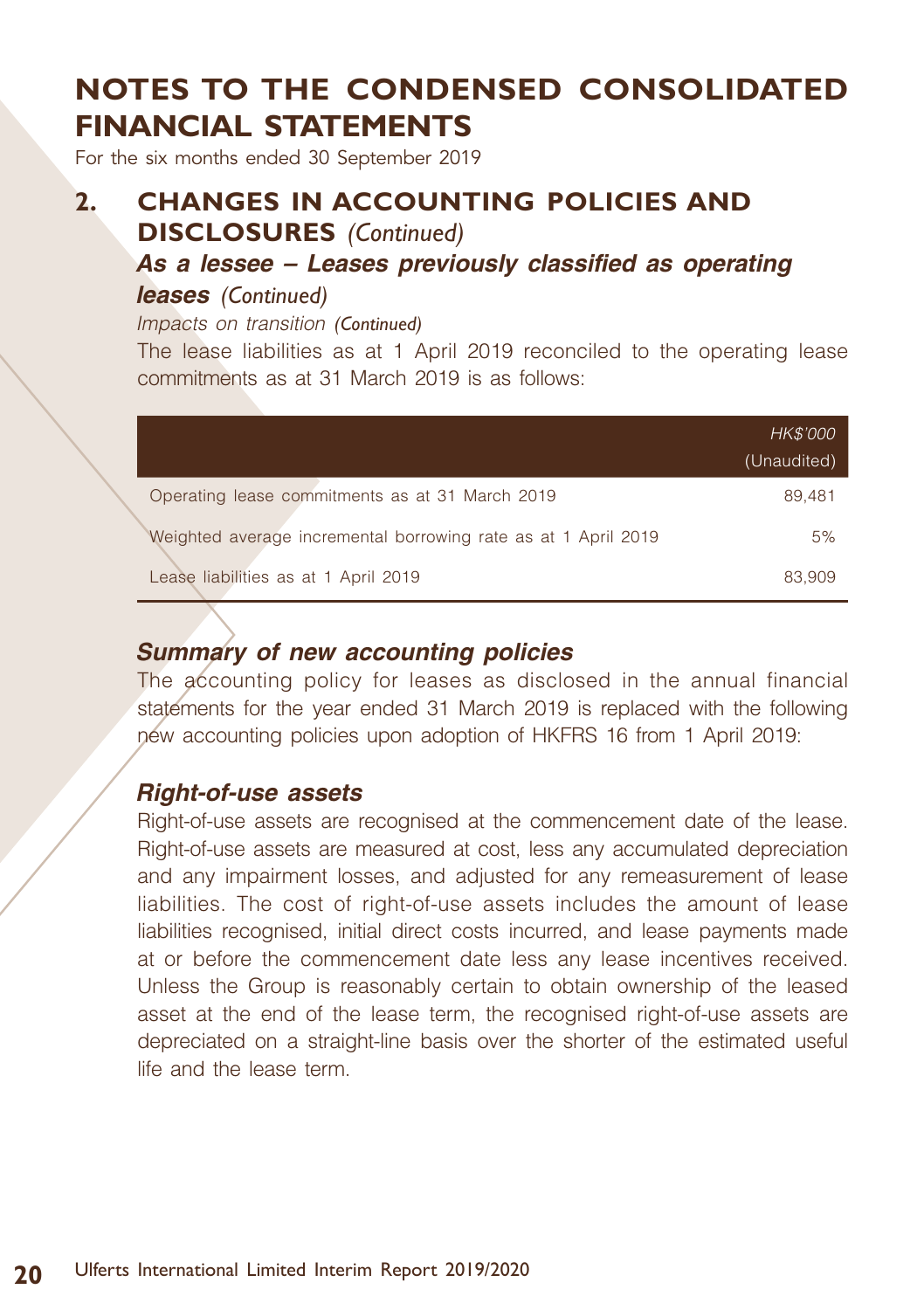For the six months ended 30 September 2019

### **2. CHANGES IN ACCOUNTING POLICIES AND DISCLOSURES** *(Continued)* **Lease liabilities**

Lease liabilities are recognised at the commencement date of the lease at the present value of lease payments to be made over the lease term. The lease payments include fixed payments (including in-substance fixed payments) less any lease incentives receivable, variable lease payments that depend on an index or a rate, and amounts expected to be paid under residual value guarantees. The lease payments also include the exercise price of a purchase option reasonably certain to be exercised by the Group and payments of penalties for termination of a lease, if the lease term reflects the Group exercising the option to terminate. The variable lease payments that do not depend on an index or a rate are recognised as an expense in the period in which the event or condition that triggers the payment occurs.

In calculating the present value of lease payments, the Group uses the incremental borrowing rate at the lease commencement date if the interest rate implicit in the lease is not readily determinable. After the commencement date, the amount of lease liabilities is increased to reflect the accretion of interest and reduced for the lease payments made. In addition, the carrying amount of lease liabilities is remeasured if there is a modification, a change in future lease payments arising from change in an index or rate, a change in the lease term, a change in the in-substance fixed lease payments or a change in assessment to purchase the underlying asset.

#### **Significant judgement in determining the lease term of contracts with renewal options**

The Group determines the lease term as the non-cancellable term of the lease, together with any periods covered by an option to extend the lease if it is reasonably certain to be exercised, or any periods covered by an option to terminate the lease, if it is reasonably certain not to be exercised.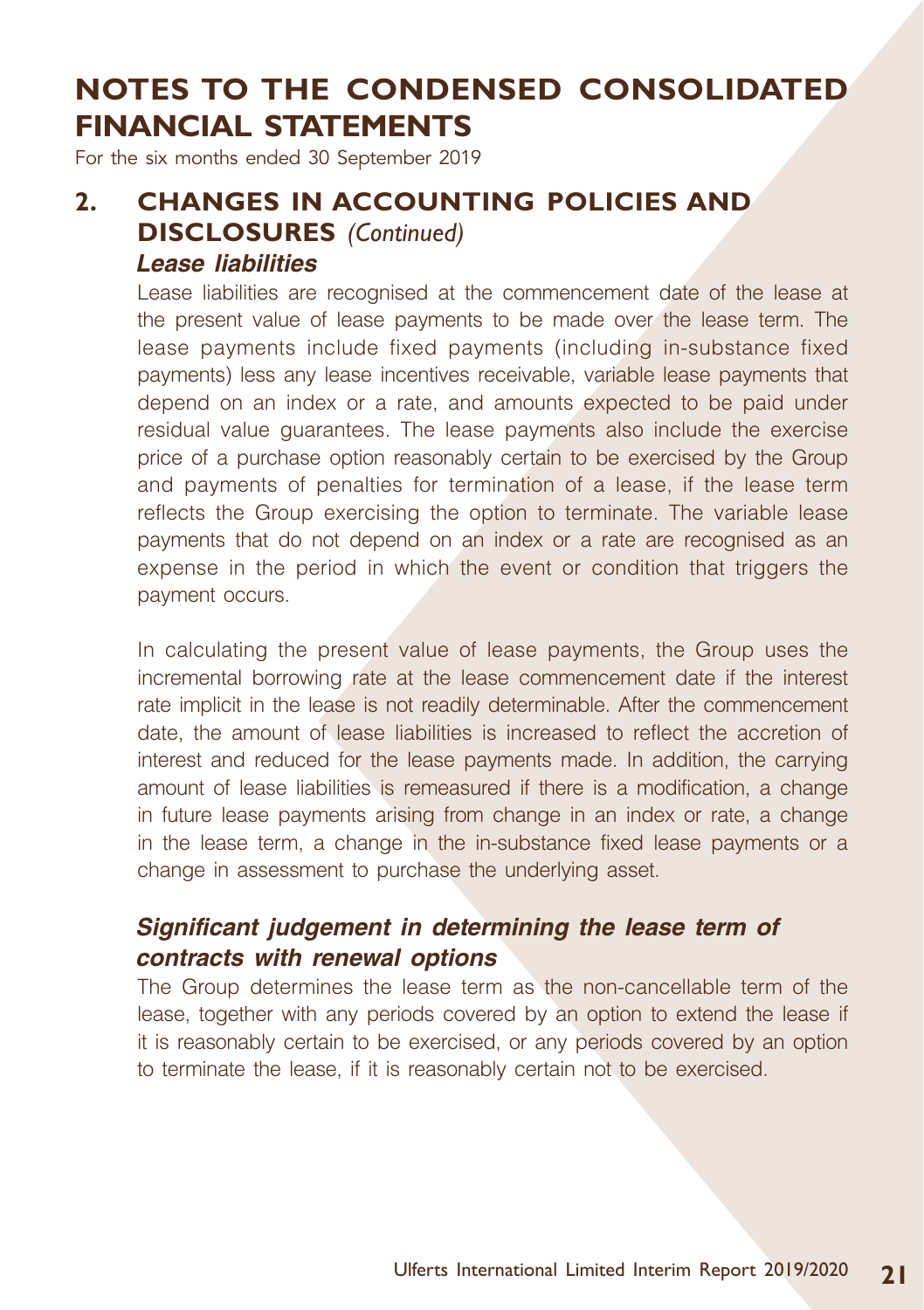For the six months ended 30 September 2019

### **2. CHANGES IN ACCOUNTING POLICIES AND DISCLOSURES** *(Continued)* **Significant judgement in determining the lease term of contracts with renewal options** *(Continued)*

The Group has the option, under some of its leases, to lease properties for additional terms of two to three years. The Group applies judgement in evaluating whether it is reasonably certain to exercise the option to renew. It considers all relevant factors that create an economic incentive for it to exercise the renewal. After the lease commencement date, the Group reassesses the lease term if there is a significant event or change in circumstances that is within the control of the Group and affects its ability to exercise the option to renew.

### **3. OPERATING SEGMENT INFORMATION**

The Group principally focuses on the retail and wholesale of imported furniture, and special projects. Information reported to the Group's chief operating decision maker, for the purpose of resource allocation and performance assessment, focuses on the operating results of the Group as a whole as the Group's resources are integrated and no discrete operating segment information is available. Accordingly, no operating segment information is presented.

#### **Geographical information**

- (a) Revenue from external customers Substantially all of the Group's revenues from external customers during the six months ended 30 September 2019 and 2018 were attributed to Hong Kong based on the location of the customers or the location of certain key processes/resources from which the Group derived the revenues.
- (b) Non-current assets All of the Group's non-current assets as at the end of the reporting period were located in Hong Kong based on the location of the assets.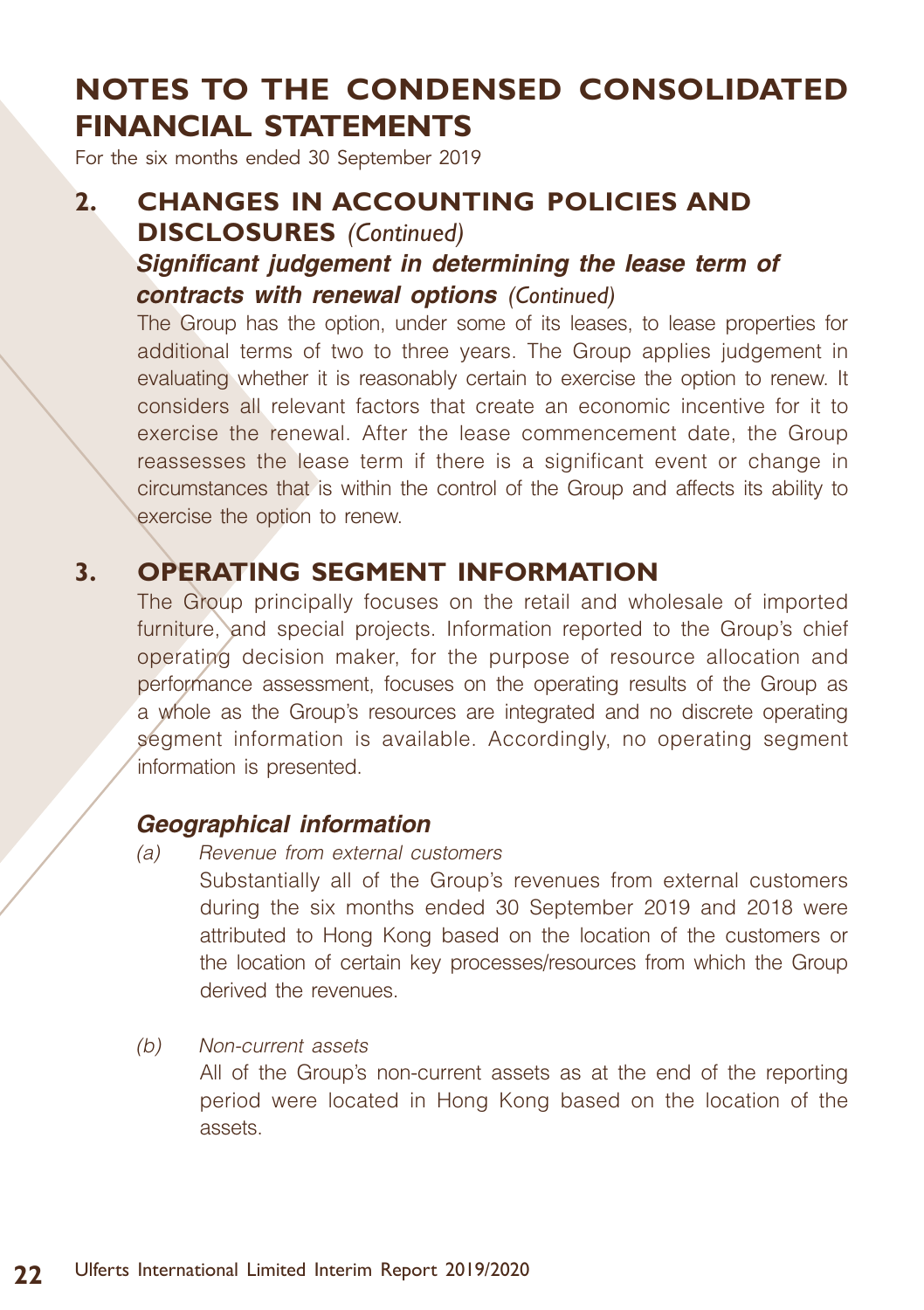For the six months ended 30 September 2019

### **4. REVENUE AND OTHER INCOME**

Revenue represents the net invoiced value of goods sold, after allowances for returns and trade discounts, and the value of project services rendered during the Period.

An analysis of revenue and other income is as follows:

|                                                                           | Six months ended<br>30 September |                                 |
|---------------------------------------------------------------------------|----------------------------------|---------------------------------|
|                                                                           | 2019<br>(unaudited)<br>HK\$'000  | 2018<br>(unaudited)<br>HK\$'000 |
| <b>Revenue</b>                                                            |                                  |                                 |
| Retail of furniture                                                       | 105,247                          | 101,116                         |
| Wholesale of furniture                                                    | 5,471                            | 6,057                           |
| Special projects – project sales and consultancy<br>services arrangements | 3,078                            | 822                             |
|                                                                           | 113,796                          | 107,995                         |
| Other income                                                              |                                  |                                 |
| Other service income                                                      | 627                              | 436                             |
| Rental income                                                             | 784                              | 404                             |
| Bank interest income                                                      | 342                              | 382                             |
| Others                                                                    | 119                              | 120                             |
|                                                                           | 1,872                            | 1,342                           |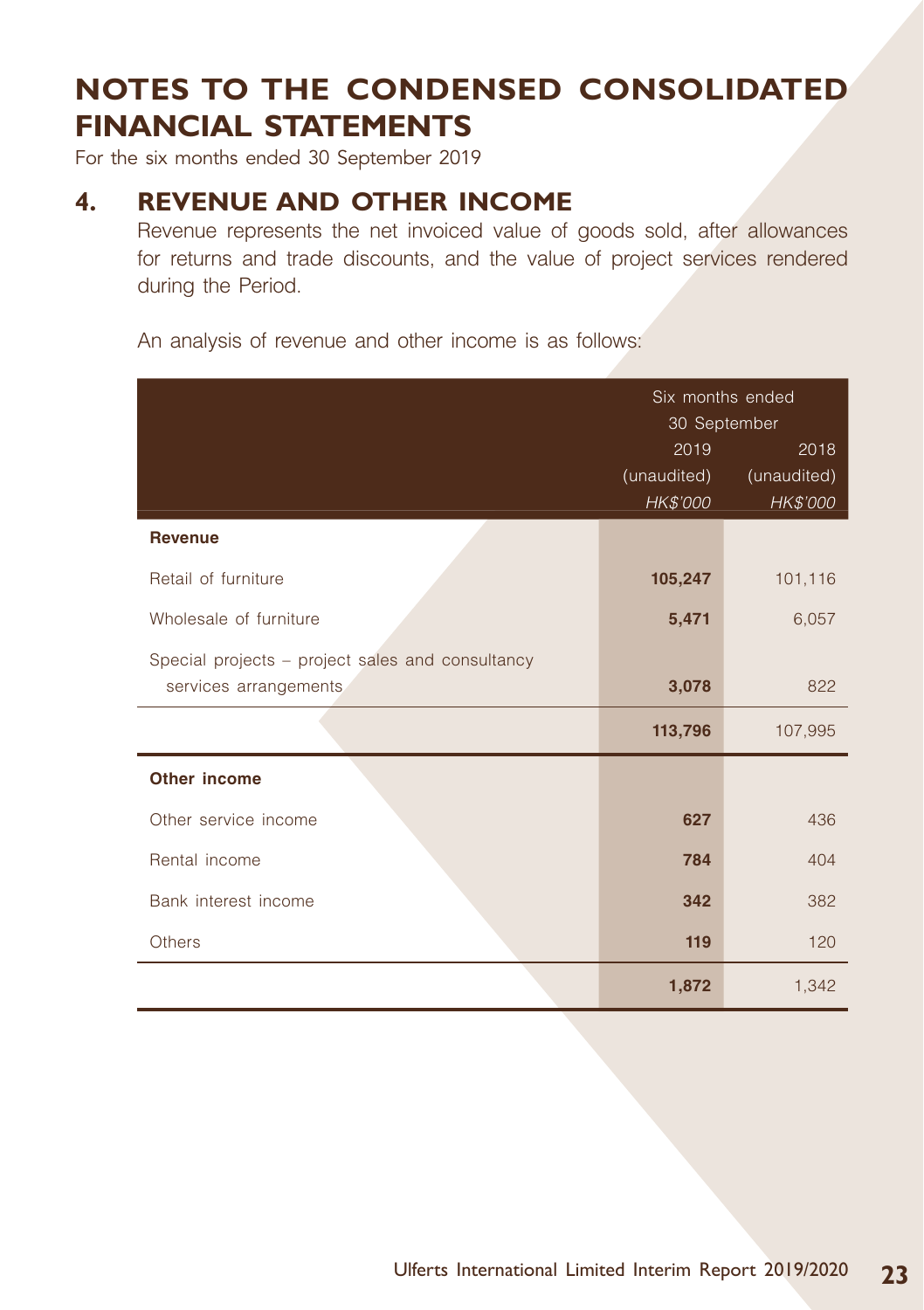For the six months ended 30 September 2019

### **5. LOSS BEFORE TAX**

The Group's loss before tax is arrived at after charging/(crediting):

|                                                                                         | Six months ended<br>30 September<br>2019<br>(unaudited)<br><b>HK\$'000</b> | 2018<br>(unaudited)<br>HK\$'000 |
|-----------------------------------------------------------------------------------------|----------------------------------------------------------------------------|---------------------------------|
| Cost of inventories sold and services provided                                          | 42,804                                                                     | 39,216                          |
| Net write-down of inventories to net realisable value                                   | 1,648                                                                      | 503                             |
| Total amount recognised as cost of sales                                                | 44,452                                                                     | 39,719                          |
| Depreciation of property, plant and equipment                                           | 6,672                                                                      | 6,271                           |
| Depreciation of right-of-use assets                                                     | 27,883                                                                     |                                 |
| Loss on disposal of items of property, plant and<br>equipment*                          | 281                                                                        |                                 |
| Minimum lease payments under operating leases                                           |                                                                            | 27,783                          |
| Employee benefit expense (including directors' and chief<br>executive's remunerations): |                                                                            |                                 |
| Wages, salaries, bonuses and allowances                                                 | 23,416                                                                     | 21,486                          |
| Pension scheme contributions (defined contribution<br>scheme)                           | 891                                                                        | 828                             |
|                                                                                         | 24,307                                                                     | 22,314                          |
| Foreign exchange differences, net                                                       | (106)                                                                      | (756)                           |

Included in "General and administrative expenses" in the Consolidated Statement of Profit or Loss and Other Comprehensive Income.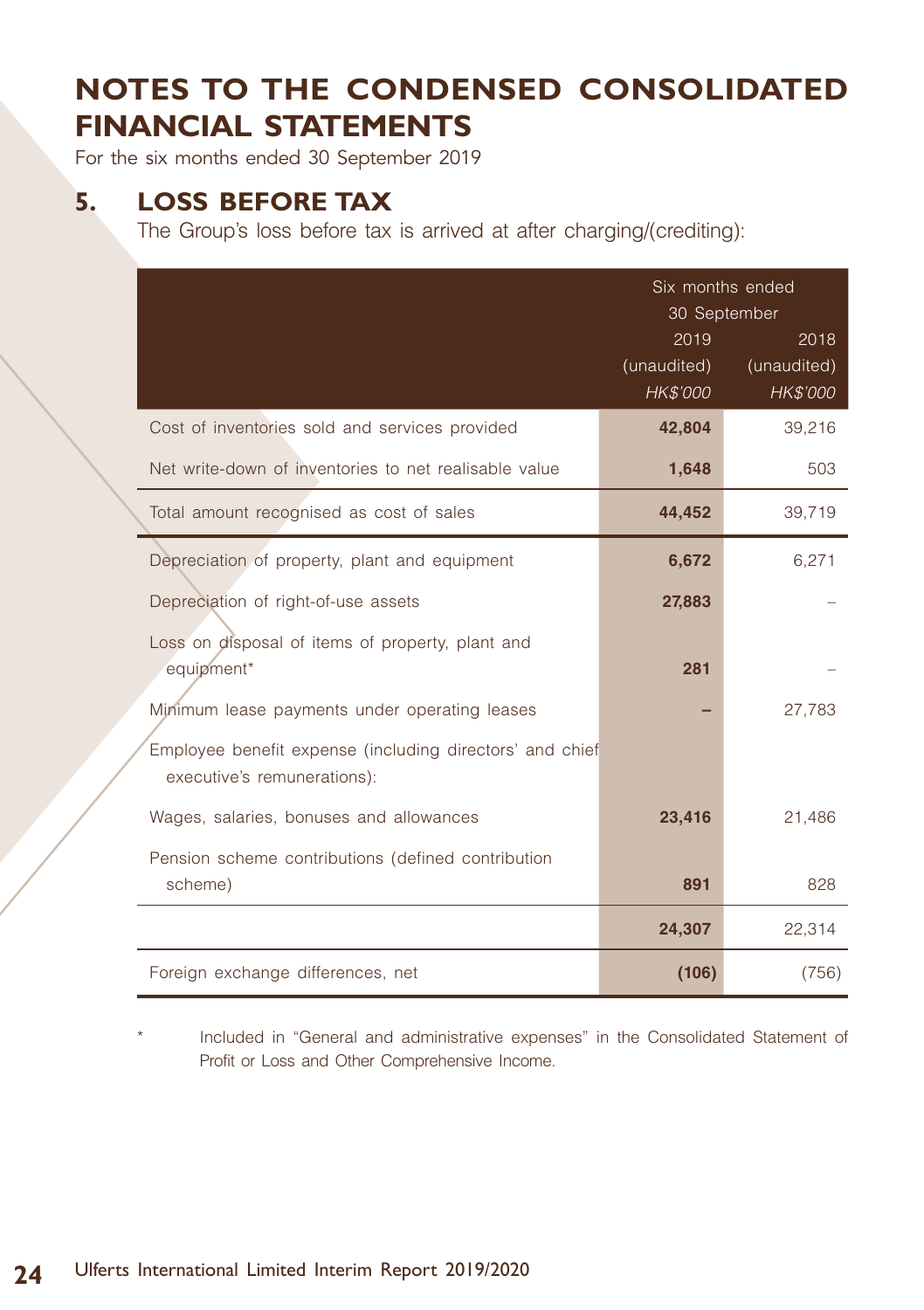For the six months ended 30 September 2019

#### **6. INCOME TAX**

The Group did not generate any assessable profits arising in Hong Kong during the Period (2018: Nil).

### **7. DIVIDEND**

The Board has resolved not to declare any payment of interim dividend for the Period (2018: Nil).

### **8. LOSS PER SHARE ATTRIBUTABLE TO ORDINARY EQUITY HOLDERS OF THE PARENT**

The calculation of the basic loss per share amount is based on the loss for the Period attributable to ordinary equity holders of the parent of HK\$10,324,000 (2018: HK\$7,215,000) and the weighted average number of ordinary shares of 800,000,000 (2018: 800,000,000) in issue during the Period.

The Group had no potentially dilutive ordinary shares in issue during the both periods.

|                                                                                                                        | 2019<br>(unaudited)<br>HK\$'000 | 2018<br>(unaudited)<br>HK\$'000 |
|------------------------------------------------------------------------------------------------------------------------|---------------------------------|---------------------------------|
| Loss                                                                                                                   |                                 |                                 |
| Loss attributable to ordinary equity holders of the parent<br>used in the basic and diluted loss per share calculation | 10,324                          | 7,215                           |
|                                                                                                                        |                                 |                                 |
|                                                                                                                        |                                 |                                 |
|                                                                                                                        |                                 | Number of shares                |
| <b>Shares</b>                                                                                                          |                                 |                                 |
| Weighted average number of ordinary shares in issue<br>during the Period used in the basic and diluted loss            |                                 |                                 |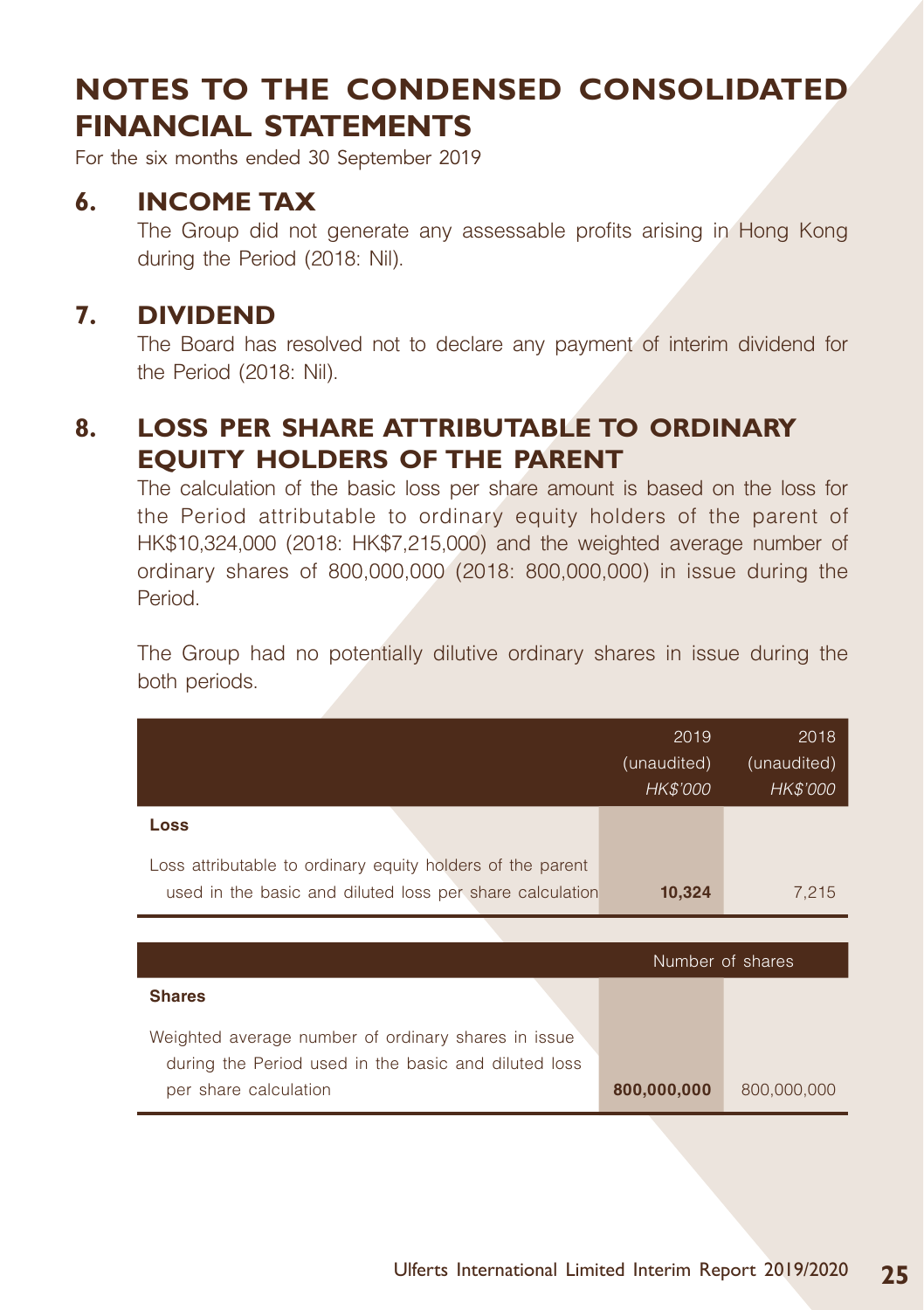For the six months ended 30 September 2019

#### **9. TRADE RECEIVABLES**

The Group's retail sales are usually paid in cash or by major credit/debit cards. The Group's trading terms with its wholesale, project and consultancy services customers are mainly on credit, except for new customers, where payment in advance/upon delivery is normally required. The credit period for these customers is generally one to two months, or extending up to six months for major project and consultancy service customers. The Group seeks to maintain strict control over its outstanding receivables and overdue balances are reviewed by senior management. The Group does not hold any collateral or other credit enhancements over its trade receivable balances. Trade receivables are non-interest-bearing.

An ageing analysis of the trade receivables of the Group, based on the invoice date, is as follows:

|                | As at                    |           |
|----------------|--------------------------|-----------|
|                | 30 September<br>31 March |           |
|                | 2019                     | 2019      |
|                | (unaudited)              | (audited) |
|                | HK\$'000                 | HK\$'000  |
| Within 1 month | 4,522                    | 8,266     |
| 1 to 3 months  | 451                      | 974       |
| Over 3 months  | 79                       | 164       |
|                | 5,052                    | 9,404     |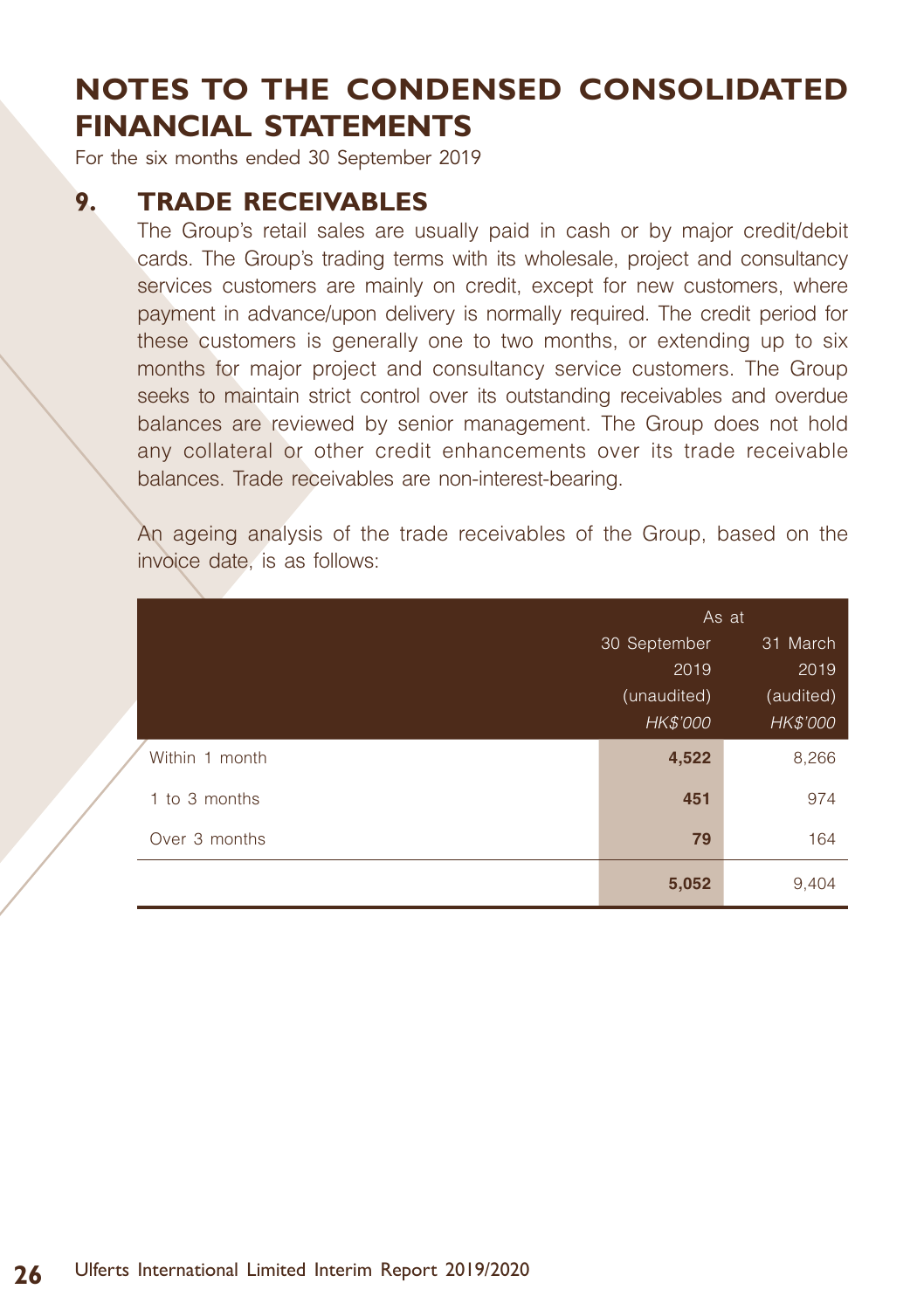For the six months ended 30 September 2019

#### **10. TRADE AND BILLS PAYABLES**

An ageing analysis of the trade and bills payables as at the end of the reporting period, based on the invoice date, is as follows:

|                | As at        |           |  |
|----------------|--------------|-----------|--|
|                | 30 September | 31 March  |  |
|                | 2019         | 2019      |  |
|                | (unaudited)  | (audited) |  |
|                | HK\$'000     | HK\$'000  |  |
| Within 1 month | 5,891        | 6,699     |  |
| 1 to 3 months  | 296          | 204       |  |
| Over 3 months  | -            | 387       |  |
|                | 6,187        | 7,290     |  |

The trade and bills payables are non-interest-bearing and are normally settled on 60-day to 120-day terms.

#### **11. RELATED PARTY TRANSACTIONS**

The Group had the following transactions with related parties during the Period:

|                                          | Six months ended<br>30 September |                                 |
|------------------------------------------|----------------------------------|---------------------------------|
|                                          | 2019<br>(unaudited)<br>HK\$'000  | 2018<br>(unaudited)<br>HK\$'000 |
| <b>Fellow subsidiaries</b>               |                                  |                                 |
| Project sales                            | 463                              | 298                             |
| Rental paid                              | 4,250                            | 2,796                           |
| Reimbursement of administrative expenses | 1,783                            | 2,446                           |
| Other related companies                  |                                  |                                 |
| Sponsor and financial advisory fees paid | 140                              | 120                             |
| Secretarial fee paid                     | 80                               | 80                              |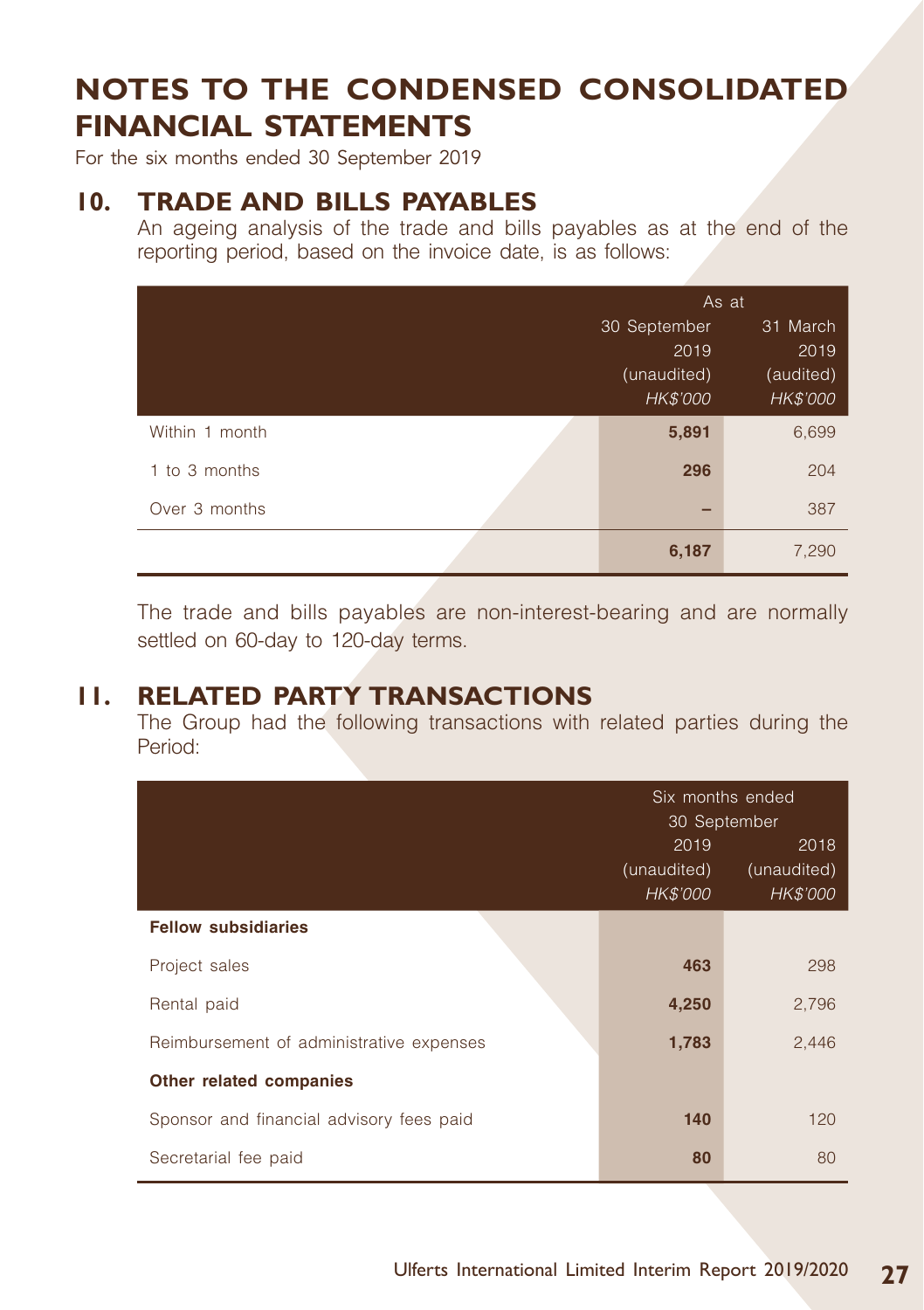For the six months ended 30 September 2019

#### **11. RELATED PARTY TRANSACTIONS** *(Continued)*

Note:

The above fellow subsidiaries and related companies are either controlled by private trusts as founded by Dr. Yeung Sau Shing, Albert ("Dr. Albert Yeung") or a Director.

### **12. CONTINGENT LIABILITIES**

At 30 September 2019, contingent liabilities not provided for by the Group in the financial statements were as follows:

|                                                         | 30 September    | 31 March        |
|---------------------------------------------------------|-----------------|-----------------|
|                                                         | 2019            | 2019            |
|                                                         | (unaudited)     | (audited)       |
|                                                         | <b>HK\$'000</b> | <b>HK\$'000</b> |
| In connection with a bank guarantee given to a landlord |                 |                 |
| in lieu of rental deposit required under a tenancy      |                 |                 |
| agreement                                               | 2,535           | 2,535           |

### **13. FAIR VALUE AND FAIR VALUE HIERARCHY**

The fair values of the financial assets and liabilities are included at the amount at which the instrument could be exchanged in a current transaction between willing parties, other than in a forced or liquidation sale.

At the end of the reporting period, the carrying amounts of the Group's financial assets and financial liabilities reasonably approximated to their fair values.

Management has assessed that the fair values of cash and cash equivalents, trade receivables, financial assets included in prepayments, deposits and other receivables, trade and bills payables, financial liabilities included in other payables and accruals, and interest-bearing bank borrowings reasonably approximate to their carrying amounts largely due to the short term maturities/no fixed terms of repayment of these instruments or because the effect of discounting is not material.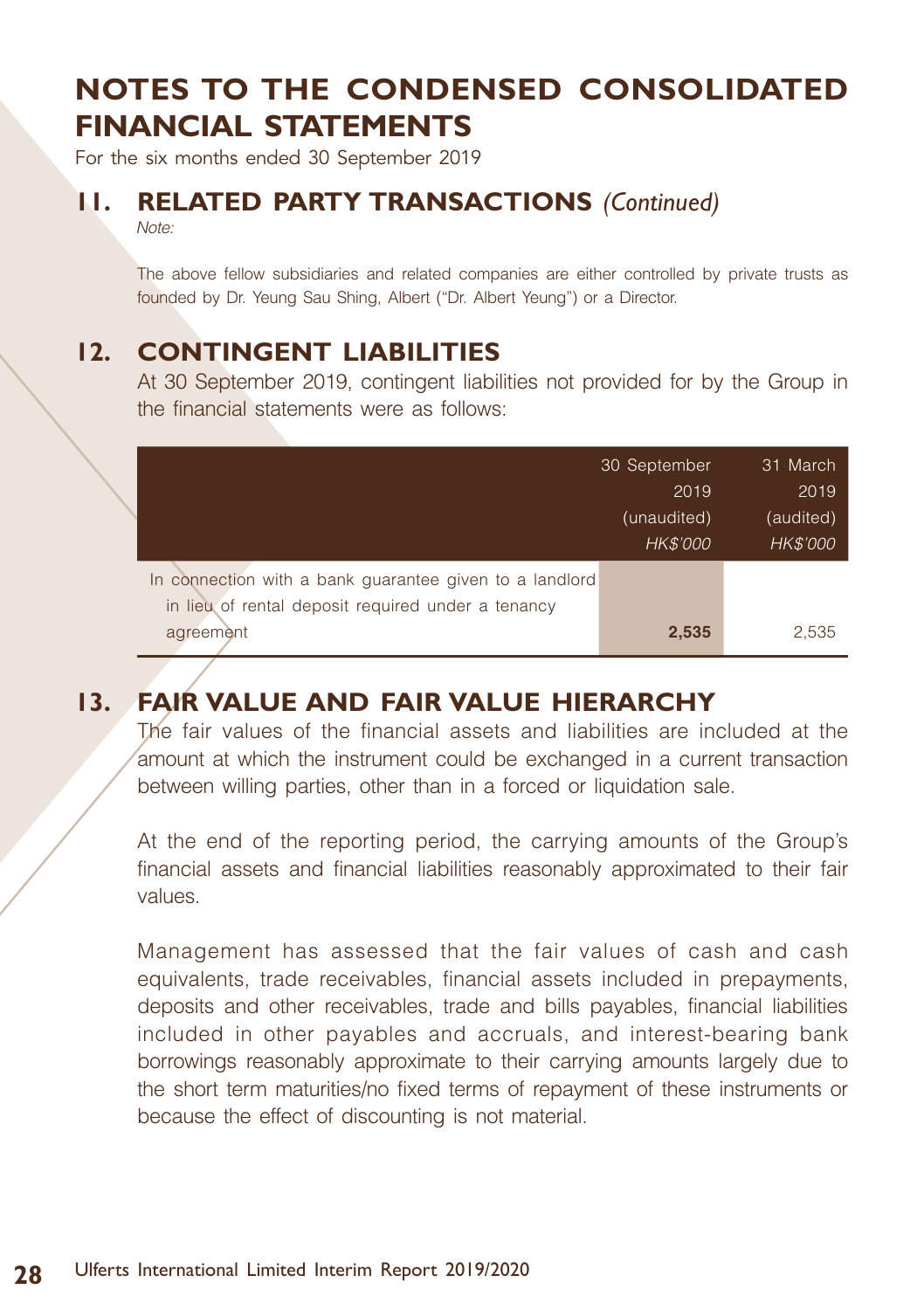## **DIRECTORS' AND CHIEF EXECUTIVES' INTERESTS AND SHORT POSITIONS IN SECURITIES**

As at 30 September 2019, the following Directors and chief executives of the Company had or were deemed or taken to have interests and short positions in the following shares, underlying shares and debentures of the Company and its associated corporations (within the meaning of Part XV of the Securities and Futures Ordinance ("SFO")) as recorded in the register maintained by the Company pursuant to Section 352 of the SFO, or as otherwise notified to the Company and the Stock Exchange pursuant to the Model Code for Securities Transactions by Directors adopted by the Company ("Ulferts Securities Code"):

#### **(a) Long positions interests in the Company**

Ordinary shares of the Company ("Shares")

Nil

### **(b) Long positions interests in associated corporations of the Company**

Ordinary shares

| Name of Director              | Name of associated.<br>corporation                                            | Capacity/Nature<br>of interests | Number of<br><b>Shares</b><br>interested | % of issued<br>voting Shares |
|-------------------------------|-------------------------------------------------------------------------------|---------------------------------|------------------------------------------|------------------------------|
| Ms. Fan Man Seung,<br>Vanessa | Emperor International<br><b>Holdings Limited</b><br>("Emperor International") | Beneficial owner                | 10.500.000                               | 0.29%                        |

#### Debentures

| Name of Director | Name of associated<br>corporation | Capacity/Nature<br>of interests       | Amount of Debentures held |
|------------------|-----------------------------------|---------------------------------------|---------------------------|
| Mr. Wong Chi Fai | Emperor International             | Interest of controlled<br>corporation | HK\$2,000,000             |

Save as disclosed above, as at 30 September 2019, none of the Directors nor chief executives of the Company had any interests or short positions in any Shares, underlying Shares and debentures of the Company or any of its associated corporations (within the meaning of Part XV of the SFO).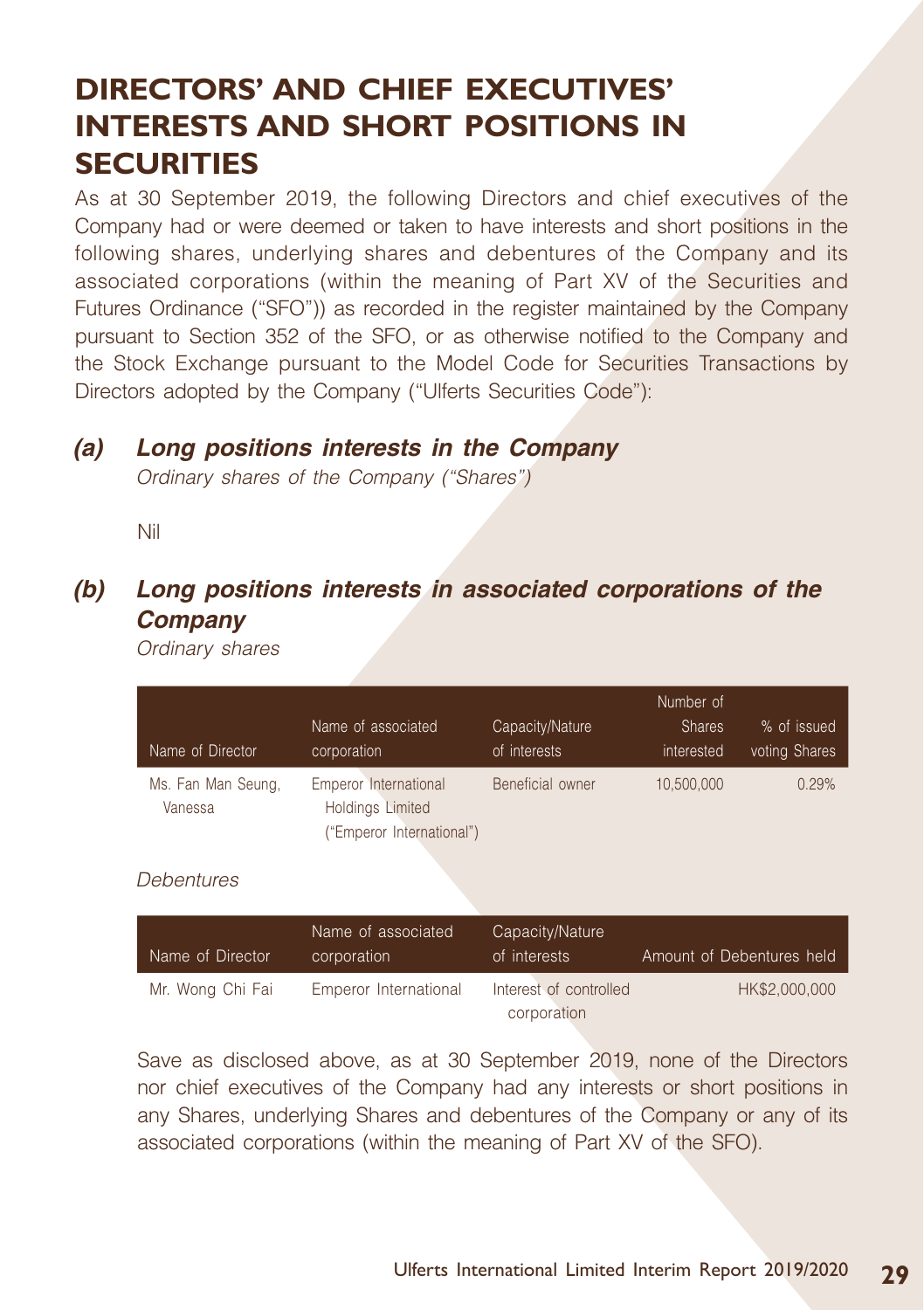## **OTHER PERSONS' INTERESTS AND SHORT POSITIONS IN SECURITIES**

So far as is known to any Director or chief executive of the Company, as at 30 September 2019, the following persons or corporations (other than a Director or chief executive of the Company) who had, or were deemed or taken to have interests and short positions in the Shares or underlying Shares as recorded in the register required to be kept by the Company under Section 336 of the SFO ("DI Register") were as follows:

| Name                                                                                    | Capacity/Nature of<br>interests         | Number of Shares<br>interested | % of issued<br>voting Shares |
|-----------------------------------------------------------------------------------------|-----------------------------------------|--------------------------------|------------------------------|
| Albert Yeung Investments<br><b>Holdings Limited</b><br>("AY Investments")<br>Holdings") | Interest in a controlled<br>corporation | 600,000,000                    | 75%                          |
| Rozel Trustees (Channel<br>Islands) Limited<br>("Rozel")                                | Trustee of a private trust              | 600,000,000                    | 75%                          |
| Dr. Albert Yeung                                                                        | Founder of a private trust              | 600,000,000                    | 75%                          |
| Ms. Luk Siu Man, Semon<br>("Ms. Semon Luk")                                             | Interest of spouse                      | 600,000,000                    | 75%                          |

### **Long positions in the Shares**

Note: The above shares were held by Ulferts International Group Holdings Limited, a wholly-owned subsidiary of AY Investments Holdings. AY Investments Holdings was in turn held by Rozel in trust for a private discretionary trust set up by Dr. Albert Yeung. By virtue of being the spouse of Dr. Albert Yeung as founder of the private trust, Ms. Semon Luk had deemed interests in the same Shares.

Save as disclosed above, as at 30 September 2019, the Directors or chief executives of the Company were not aware of any persons or corporations (not being a Director and chief executive of the Company) who had, or were deemed or taken to have, any interests or short positions in Shares or underlying Shares as recorded in the DI Register.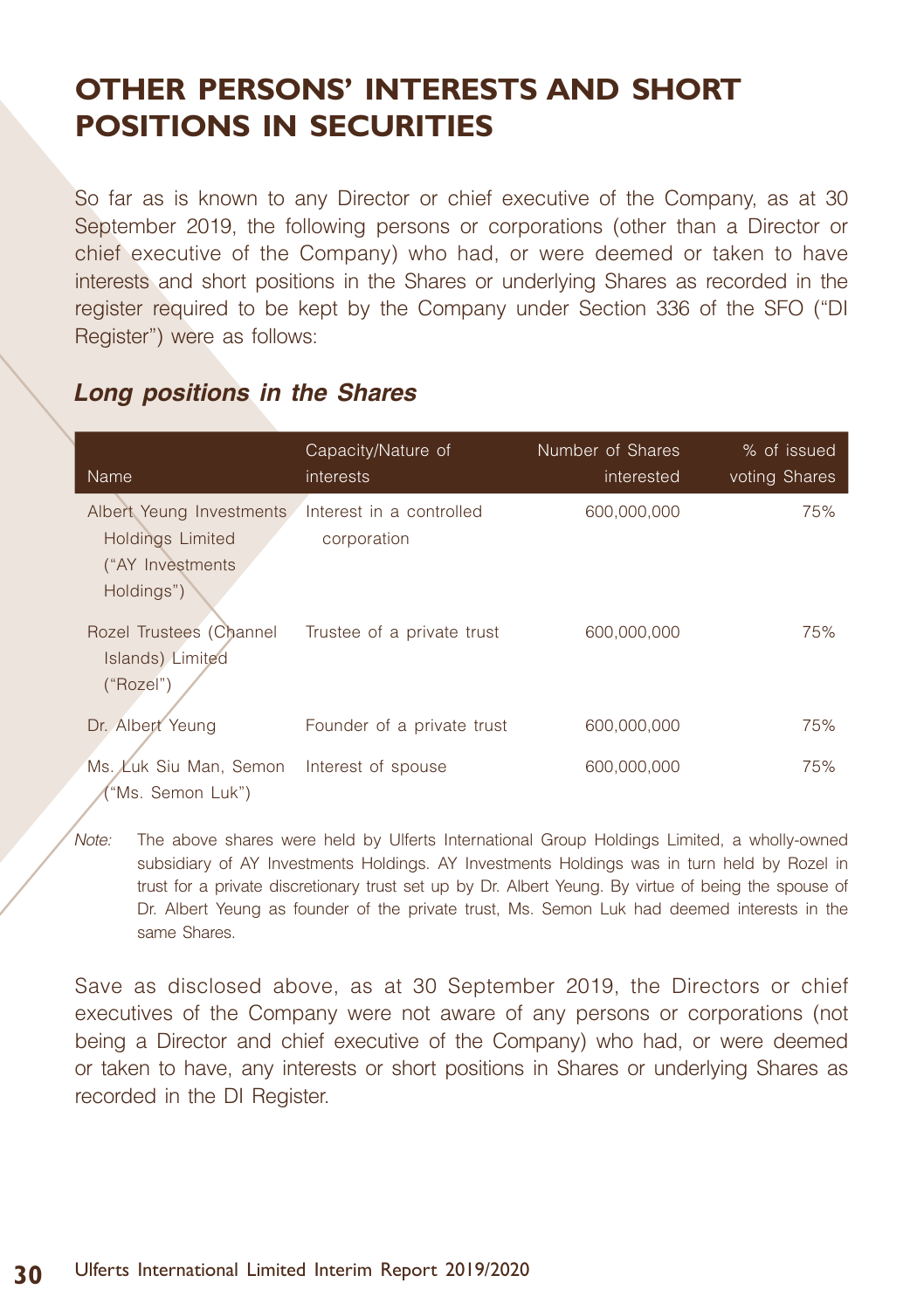## **CORPORATE GOVERNANCE AND OTHER INFORMATION**

### **CORPORATE GOVERNANCE CODE**

The Company had complied throughout the Period with all code provisions set out in the Corporate Governance Code under Appendix 14 of the Listing Rules.

#### **MODEL CODE FOR SECURITIES TRANSACTIONS**

The Company had adopted the Ulferts Securities Code as its own code of conduct regarding securities transactions by Directors on no less exacting terms than the required standards as set out in Appendix 10 of the Listing Rules – Model Code for Securities Transactions by Directors of Listed Issuers ("Model Code"). Having made specific enquiry to the Directors, all of them confirmed that they had complied with the required standard of dealings as set out in the Model Code and the Ulferts Securities Code throughout the Period.

Relevant employees who are likely to be in possession of unpublished pricesensitive information of the Group are also subject to compliance with written guidelines in line with the Model Code. No incident of non-compliance by relevant employees was noted throughout the Period.

#### **SHARE OPTIONS**

The Company adopted a share option scheme ("Share Option Scheme") on 8 January 2018 to provide incentive or rewards to participants including the Directors and eligible employees of the Group. No options were granted under the Share Option Scheme since its adoption and up to 30 September 2019.

### **CHANGE IN INFORMATION OF DIRECTORS**

The Company is not aware of any changes in the Director's information which is required to be disclosed pursuant to Rule 13.51(B) of the Listing Rules since the date of the 2018/2019 Annual Report.